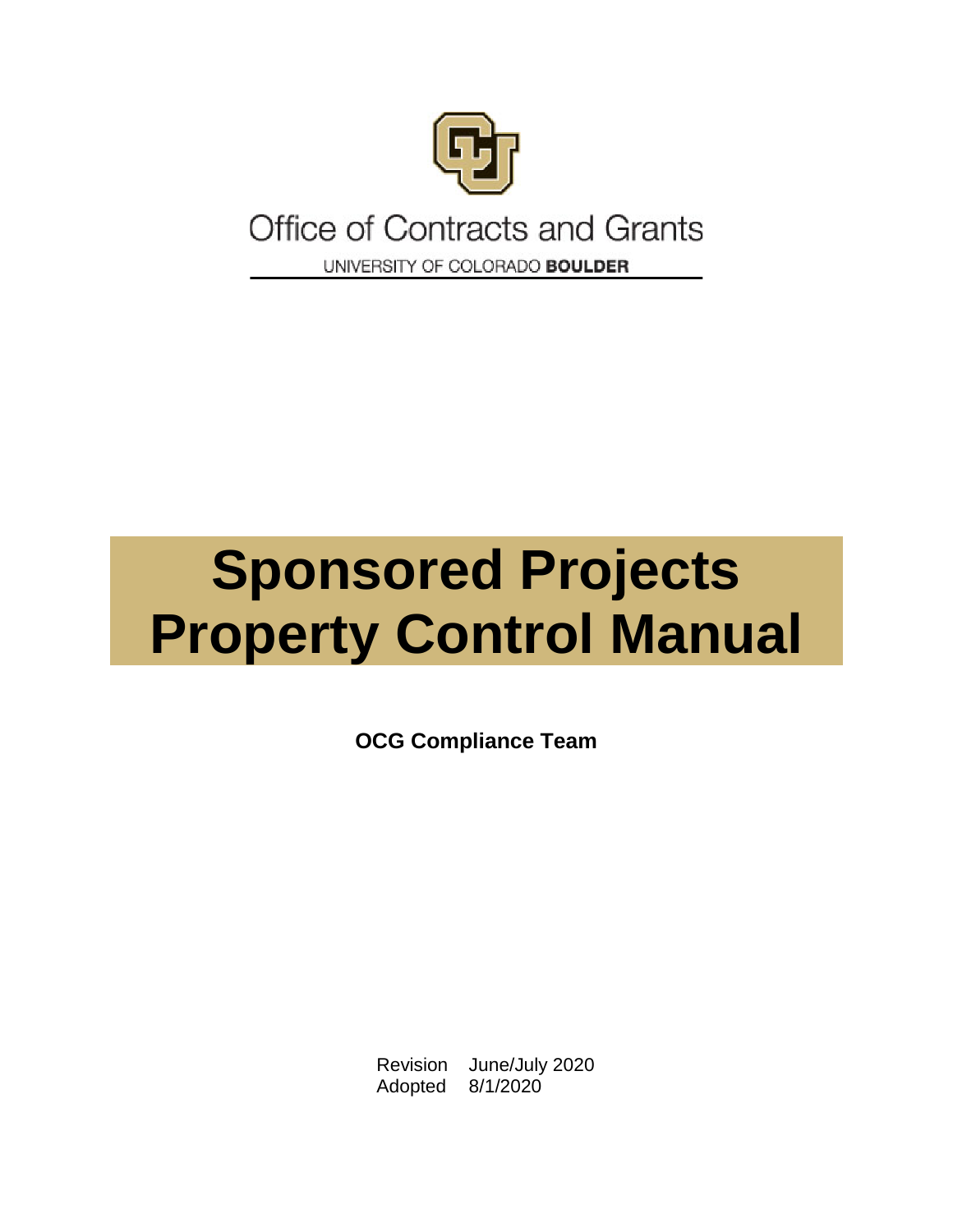

# **Table of Contents**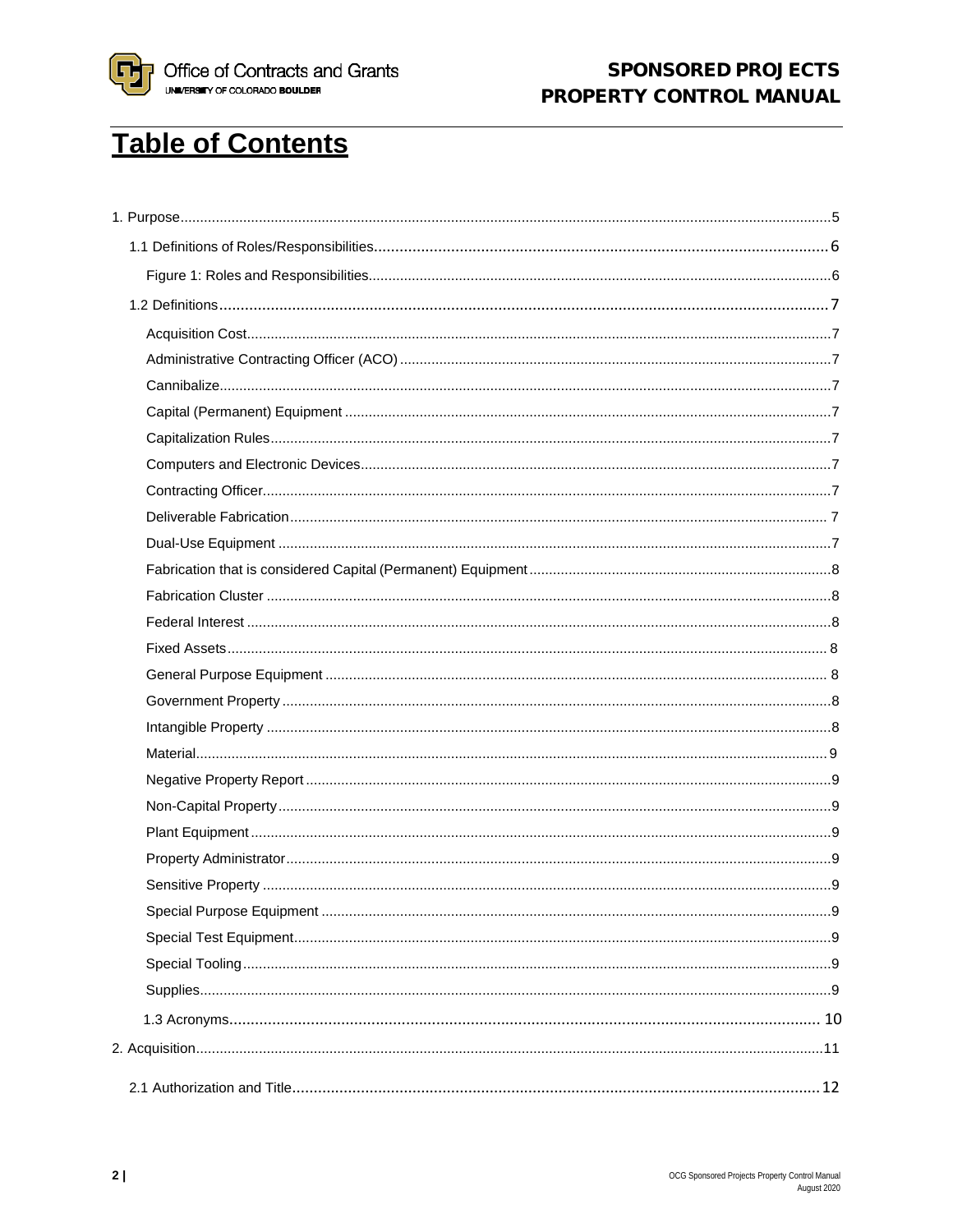**P** Office of Contracts and Grants

In 3

# **SPONSORED PROJECTS** PROPERTY CONTROL MANUAL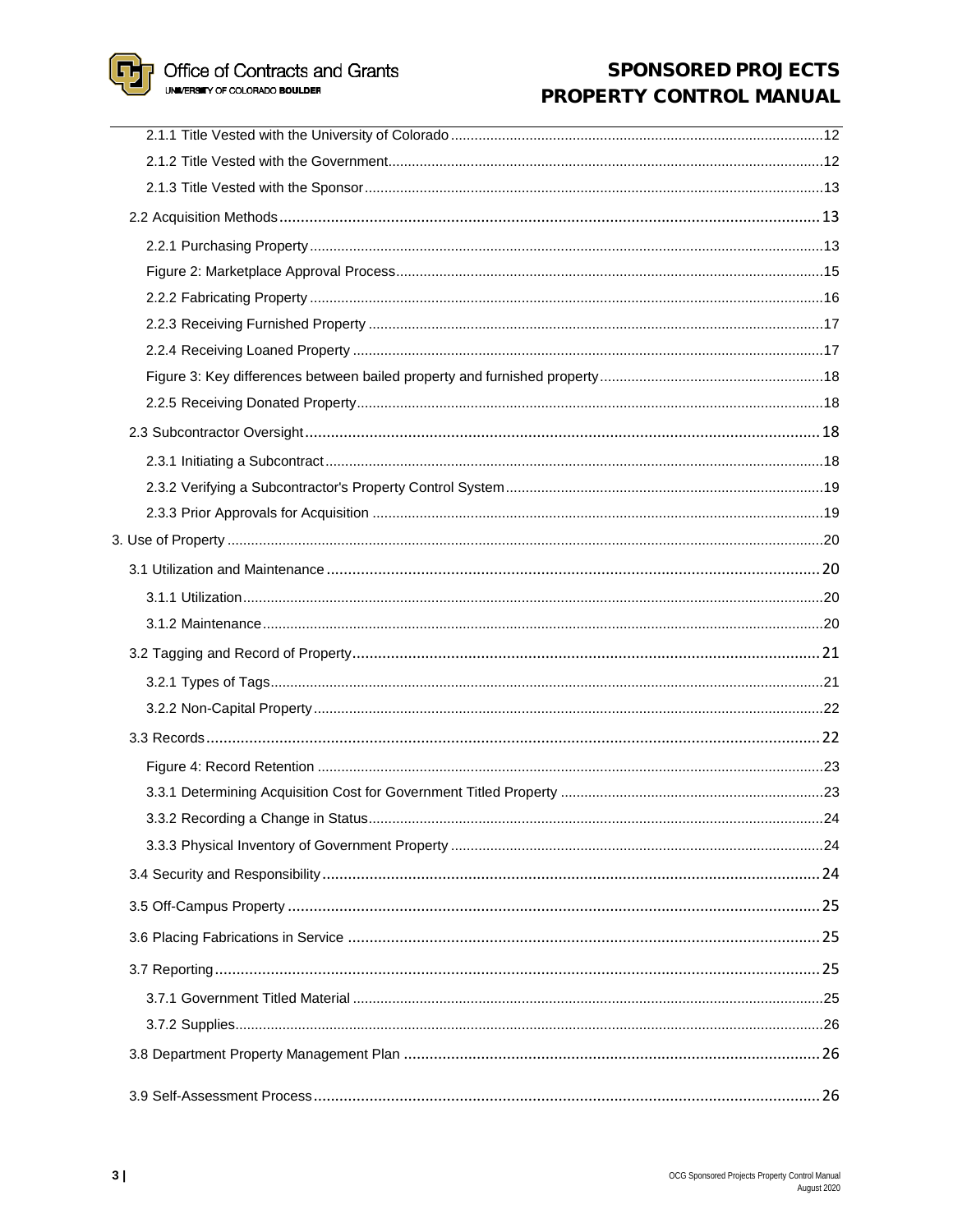lii

# **SPONSORED PROJECTS** PROPERTY CONTROL MANUAL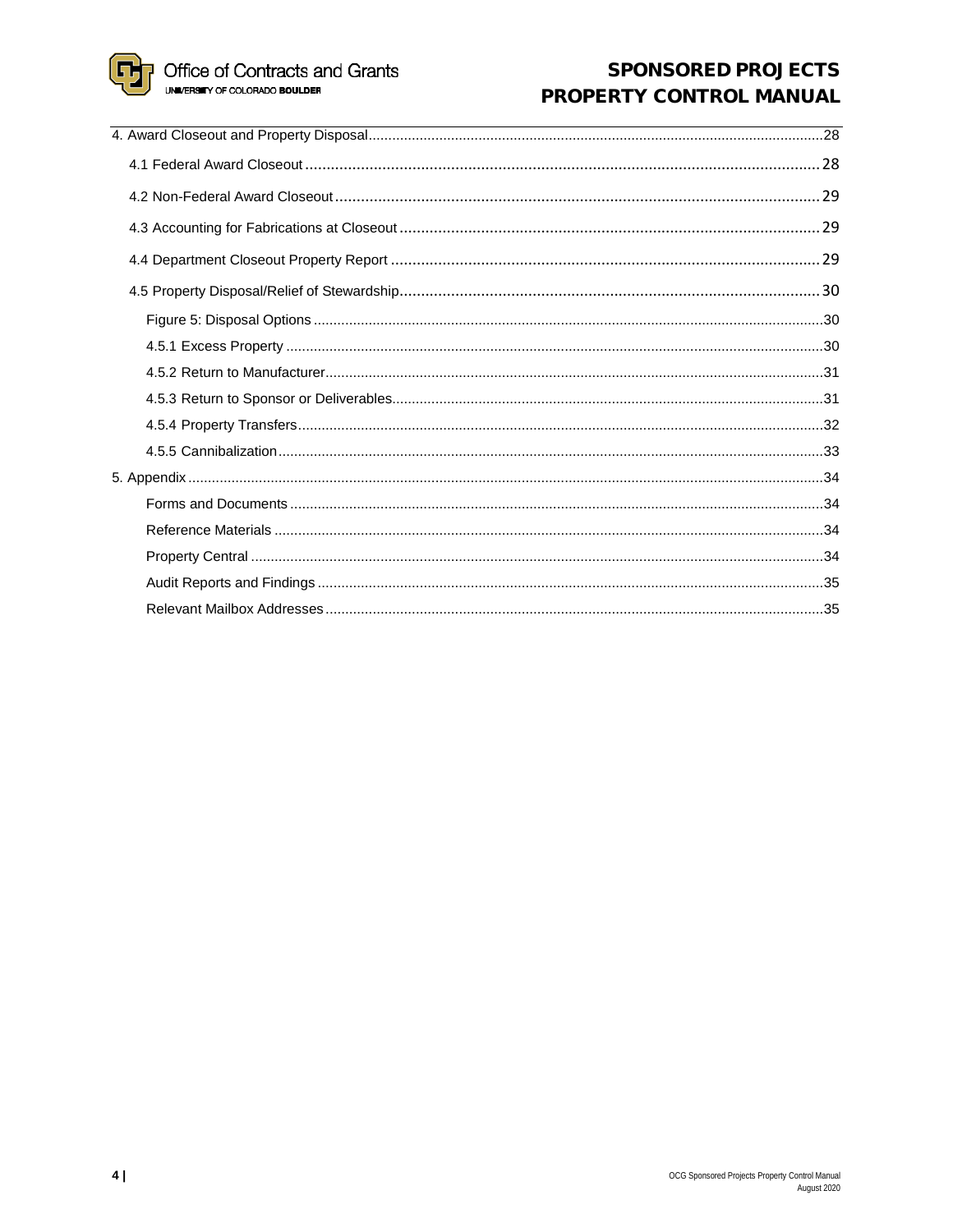

# <span id="page-4-0"></span>1. Purpose

This manual includes a description of the general roles and responsibilities of the Property Accounting Office (PAO) in the CU Boulder Campus Controllers Office as well as the procedures used by CU Boulder's Office of Contracts and Grants (OCG) for asset management associated with sponsored projects. CU Boulder employees with responsibility for acquiring, using, maintaining, accounting for, or disposing of sponsored projects property should understand the procedures in this manual as well as the requirements set forth by the Property Accounting Office.

## **Property Accounting Office Roles and Responsibilities**

The University of Colorado Boulder's capital equipment is managed by the Campus Controller's Property Accounting Office (PAO) using the University Property Control System, PeopleSoft Asset Management (PSAM). The Property Accounting Office provides the standards of property control for all university property in their manual Capital Equipment Standard Operating Procedures This includes property owned by the University of Colorado Boulder and it's subcontractors, and property owned by the federal and non-federal funders of sponsored projects to ensure compliance with general government requirements. The University Property Control System is subject to review and evaluation by state auditors and periodic review of federal auditors.

The PAO is responsible for the initial recording of all property acquired by the university and for maintaining a current and accurate property system that complies with federal, state, and university regulations. The PAO is responsible for the financial reporting of the capital assets on the university and state financial statements and providing equipment reports for federal and non-federal contracts, agreements, and grants.

## **Office of Contracts and Grants Management of Sponsored Projects Property**

This sponsored projects property control manual addresses specific procedures and requirements associated with management of property purchased with sponsored projects funding and it is organized by three main topics:

**Acquisition:** Includes purchasing, acquiring, receiving, and recording of capital equipment and Government property. Loaned equipment, transfers, fabrications, and Government furnished assets are also discussed.

**Use:** Includes tagging, record keeping, reporting, inventory, movement, utilization, loans to other entities, and maintenance and storage of equipment.

**Closeout and Disposal:** Addresses the process of asset disposition and award closure.

# 1.1 Acronyms

The following acronyms are used throughout this manual:

- CCO Campus Controller's Office DPM – Department Property Manager FAR – Federal Acquisition Regulations GFP – Government Furnished Property GFM – Government Furnished Material IPO – Industrial Property Officer OMB – Office of Management and Budget OCG - Office of Contracts and Grants. . PAO - Property Accounting Office **PCSA** – Property Control System Analysis PI – Principal Investigator PSAM – PeopleSoft Asset Management system PSC – Procurement Service Center
- SSJ Sole Source Justification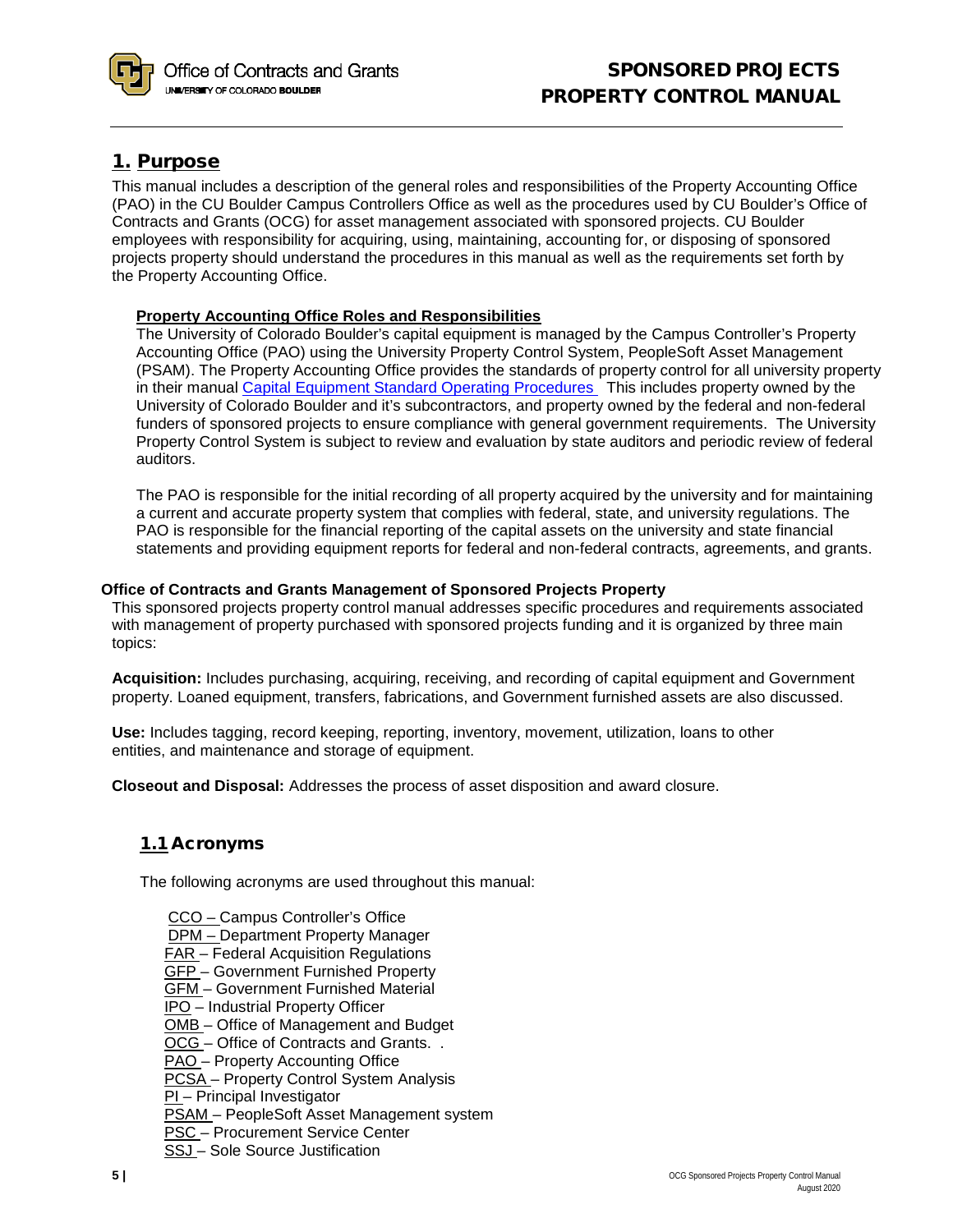ST - SpeedType

# 1.2 Definitions

The following terms and their definitions are used throughout this manual:

#### <span id="page-5-0"></span>Acquisition Cost

The cost to acquire a tangible capital or non-capital asset including the purchase price of the asset, the cost of placing the asset in location and bringing the asset to a condition necessary for normal or expected use.

#### <span id="page-5-1"></span>Administrative Contracting Officer (ACO)

An authorized representative of the federal Government's Contracting Officer appointed in accordance with agency procedures, responsible for administering the contract requirements and obligations relating to Government property in the possession of a contractor. Also referred to as the Property Administrator.

#### <span id="page-5-2"></span>**Cannibalize**

The removal of serviceable parts from one item of equipment to use with another item of equipment.

#### <span id="page-5-3"></span>Capital (Permanent) Equipment

A tangible item that is durable, non-expendable, meets the university capitalization rules (has a total acquisition cost of \$5,000 or greater and a useful life of at least one year), and is by itself functionally complete for its intended purpose. Capital equipment can include both Standalone Equipment and Fabrications and may also be referred to as Fixed Assets.

#### <span id="page-5-4"></span>Capitalization Rules

The thresholds by which property is determined to be capital equipment and exempt from indirect costs. These thresholds are:

- 1. The equipment must have a total acquisition cost greater than \$5,000.
- 2. Once in service, the equipment must have a useful life of at least one year.

#### <span id="page-5-5"></span>Computers and Electronic Devices

Machines used to acquire, store, analyze, process, and publish data and other information electronically, including accessories (or "peripherals") for printing, transmitting and receiving, or storing electronic information. Computers and electronic devices are considered **non-capital property** if they cost less than \$5,000. If a computer or electronic device costs more than \$5,000, it is considered capital equipment.

#### <span id="page-5-6"></span>Contracting Officer

The duly authorized individual delegated by appropriate authority to enter into a contract and thereafter administer the contract on behalf of the federal Government.

#### Deliverable Fabrication

Equipment that is being built for an external entity that will retain title to the finished equipment. A deliverable is not considered special test equipment.

#### <span id="page-5-7"></span>Dual-Use Equipment

Items with both commercial and military applications, including those that were designed with no intrinsic military function but that may have a potential military application (i.e. computers, solar cells, optical instruments, light aircraft, lasers, etc.).

#### <span id="page-5-8"></span>Fabrication that is considered Capital (Permanent) Equipment

The transformation of materials, consumable and non-consumable supplies, and hardware into a one-of-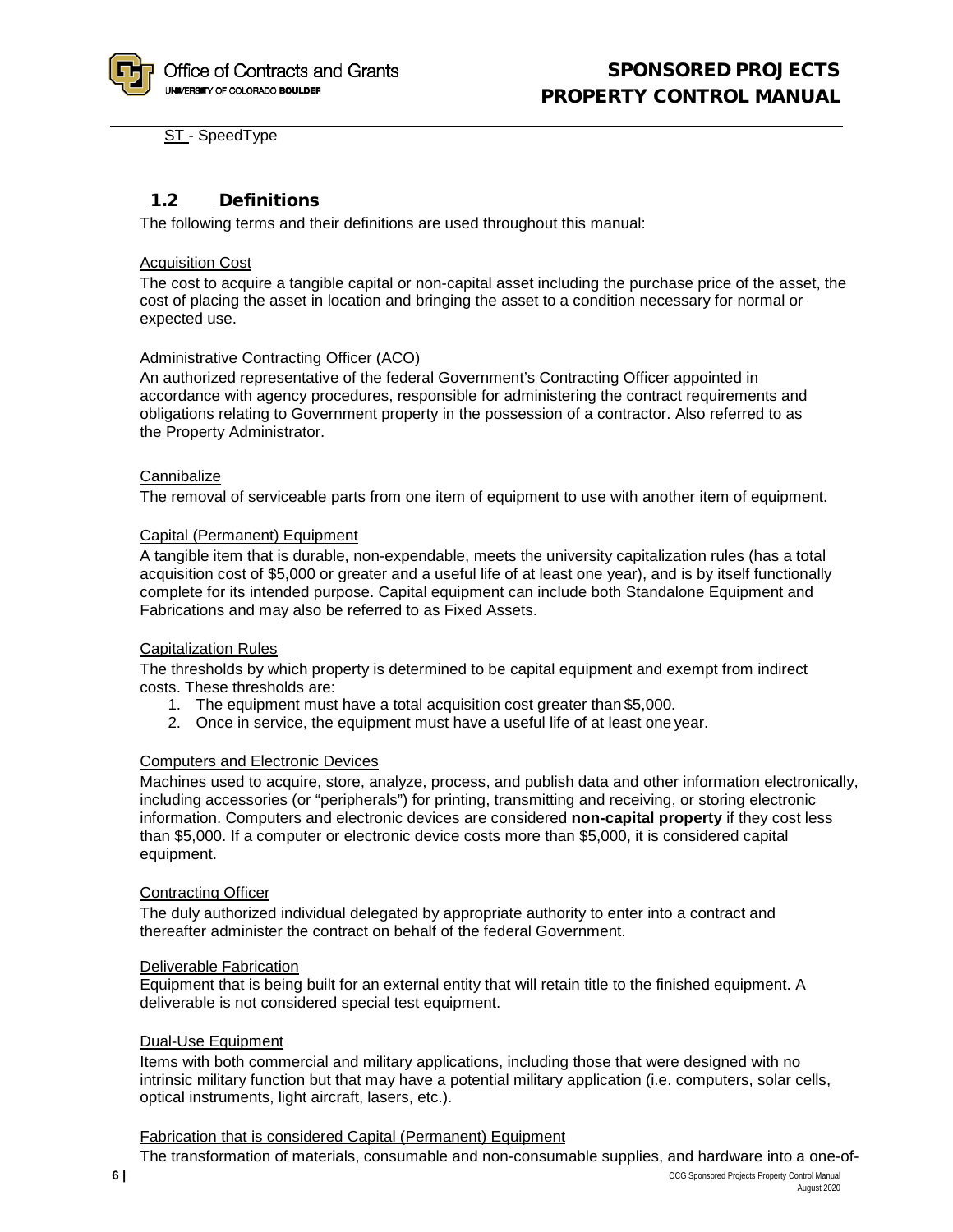a-kind piece of equipment or scientific instrument that meets a unique research need and cannot be commercially obtained. This tangible, durable, non-expendable item has a total acquisition cost of \$5,000 or greater and a useful life of at least one year, and is by itself functionally complete for its intended purpose. In addition:

- − Every component must be necessary and essential for the function of the entire fabrication to the extent that the removal of one component would diminish the operation of the entirefabrication.
- − Applicable fabrication costs may include materials and supplies that are integrated into the fabricated unit, freight, construction, installation, training or assemblylabor.
- − Materials and supplies that are necessary for the construction process or testing of the fabrication but are not integrated as final components of the fabricated unit must be charged as supplies and are not capitalizable fabrication costs. Examples of this would be fuels, gasses, or compressed air.

#### Fabrication Cluster

A multi-component item that is connected together so it acts as one unit. Any individual piece within the cluster that is replaced would need to cost \$5,000 or more, otherwise it is considered a repair to the cluster.

## <span id="page-6-0"></span>Federal Interest

The dollar amount associated with acquired equipment or supplies under a federal award that is the product of the (a) federal share of total project costs in that award and the (b) current fair market value of the property that is acquired, to the extent the costs of acquiring the property were included as project costs.

#### Fixed Assets

See definition for "Capital Equipment."

#### <span id="page-6-1"></span>General Purpose Equipment

Equipment that is not specifically limited to research, scientific, medical, or other technical activities, such as office equipment or furnishings, modular offices, laboratory furniture, telephone networks or infrastructure, information technology equipment and systems, air conditioning equipment, reproductions and printing equipment, and motor vehicles. Section [2 CFR 200.439\(1\)\(2\) o](http://www.ecfr.gov/cgi-bin/text-idx?SID=066144ace7f2dfe1bce9a1d9f37a0fa4&mc=true&node=se2.1.200_1439&rgn=div8)f the Uniform Guidance states that expenditures for general purpose equipment are unallowable as direct costs on Federal awards. Refer to the Purchase, Use and Disposition of Sponsor Project [Equipment Cost Principles](http://www.colorado.edu/controller/policies/cost-principles-sponsored-projects/purchase-use-and-disposition-sponsored-project-equipment)  [Procedural Statement f](http://www.colorado.edu/controller/policies/cost-principles-sponsored-projects/purchase-use-and-disposition-sponsored-project-equipment)or further information.

#### Government Property

All property owned or leased by the federal Government. Such property provided under contracts with the university includes:

- 1. Government-Furnished Property (GFP). Property in the possession of or acquired by the Government and subsequently delivered to or otherwise made available to the university for use under specified contracts and/or grants.
- 2. Contractor-acquired property. Property acquired, fabricated, or otherwise provided by the university for performing a contract and/or grant, and to which the Government has title in accordance with contract or grant terms and conditions.

#### <span id="page-6-2"></span>Intangible Property

Property having no physical existence, such as trademarks, copyrights, patents and patent applications and property, such as loans, notes and other debt instruments, lease agreements, stock and other instruments of property ownership (whether the property is tangible or intangible).

#### <span id="page-6-3"></span>Material

Property which may be incorporated into or attached to an end item to be delivered under a contract, or may be consumed in the performance of a contract, or may be a component part of a larger assembly. It includes, but is not limited to, raw and processed material, parts, components, assemblies, and small tools and supplies.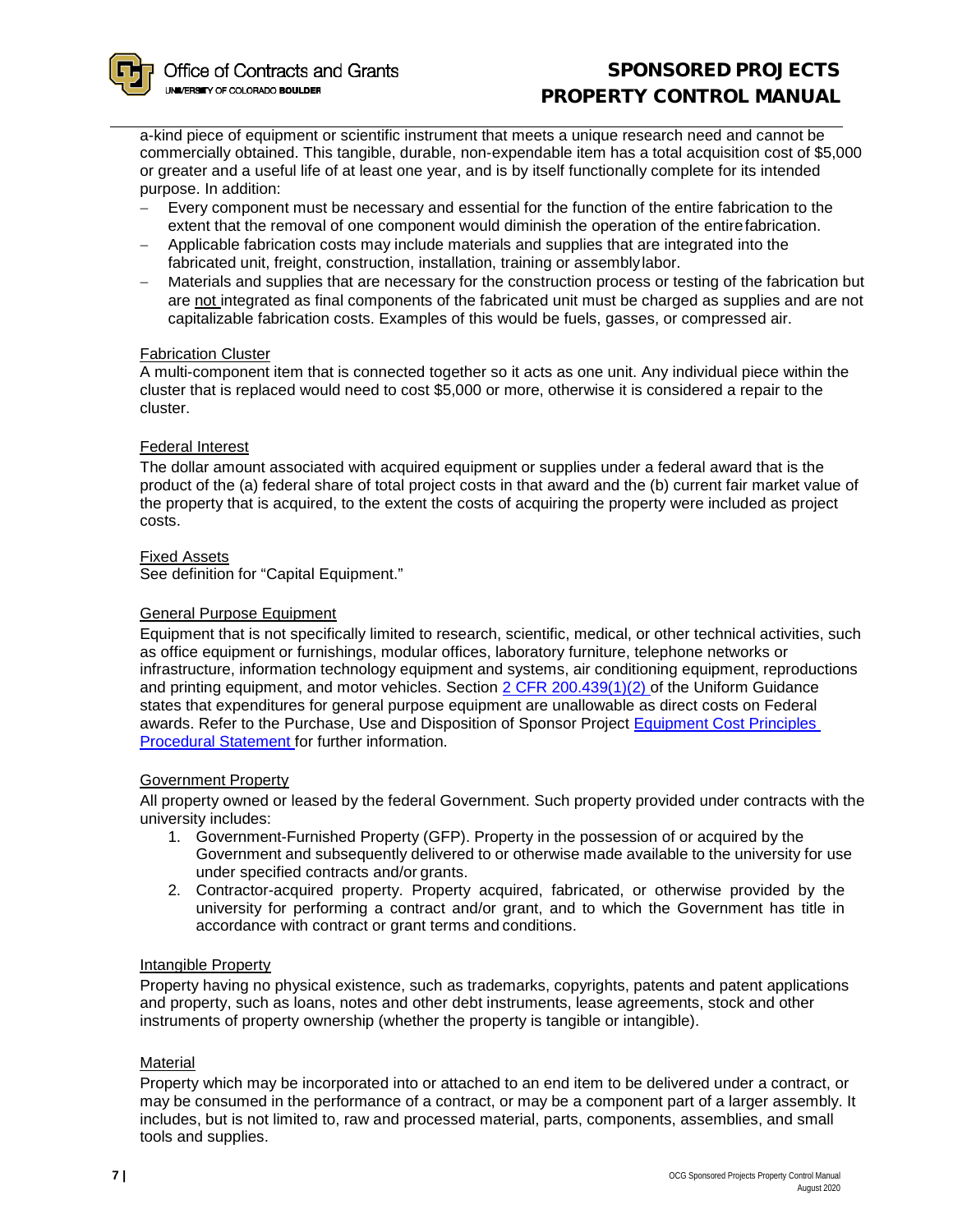

#### <span id="page-7-1"></span>Negative Property Report

Term referring to a property report submitted to the sponsor that does not contain any reportable property.

#### <span id="page-7-2"></span>Non-Capital Property

Tangible items that are non-consumable but do not meet the capitalization rules are considered noncapital property, such as computers and electronic devices.

#### <span id="page-7-3"></span>Plant Equipment

Property of a capital nature (including equipment, machine tools, test equipment, furniture, vehicles, and accessory and auxiliary items) for use in manufacturing supplies, in performing services, or for any administrative or general plant purpose. It does not include special tooling or special test equipment.

#### <span id="page-7-4"></span>Property Administrator

See definition for "Administrative Contract Officer."

#### <span id="page-7-5"></span>Sensitive Property

As defined by the General Services Administration, "sensitive property" includes all items—regardless of cost—that require special control and accountability due to unusual rates of loss, theft or misuse, or due to national security or export control considerations. This property includes information technology equipment with memory capability, cameras, communications equipment, and other electronic and computing devices.

#### <span id="page-7-6"></span>Special Purpose Equipment

Equipment that is used only for research, medical, scientific, or other technical activities. Examples of special purpose equipment include microscopes, x-ray machines, surgical instruments, and spectrometers.

#### <span id="page-7-7"></span>Special Test Equipment

Either single or multipurpose integrated test units engineered, designed, fabricated, and/or modified to accomplish special purpose testing in performing a contract or grant. Special test equipment is not considered permanent equipment but must be reported to the sponsor when it is government tiled. Equipment that can be made suitable for general purpose use with relatively minor expense is not considered special test equipment.

#### <span id="page-7-8"></span>Special Tooling

Consists of jigs, dies, fixtures, molds, patterns, taps, gauges, and all components of these items necessary for installing special test equipment.

#### <span id="page-7-9"></span>**Supplies**

Tangible property that is not considered either capital or non-capital property. Most supplies are consumable and are used up during the course of a sponsored project.

# <span id="page-7-0"></span>1.3 Definitions of Roles/Responsibilities

The university is responsible and accountable for all property acquired with federal funding in accordance with federal regulations and the provisions of a sponsored award. Government titled property under the control of the university must be managed according to specific federal requirements. As referenced throughout this manual OCG functions will be completed by fully authorized staff.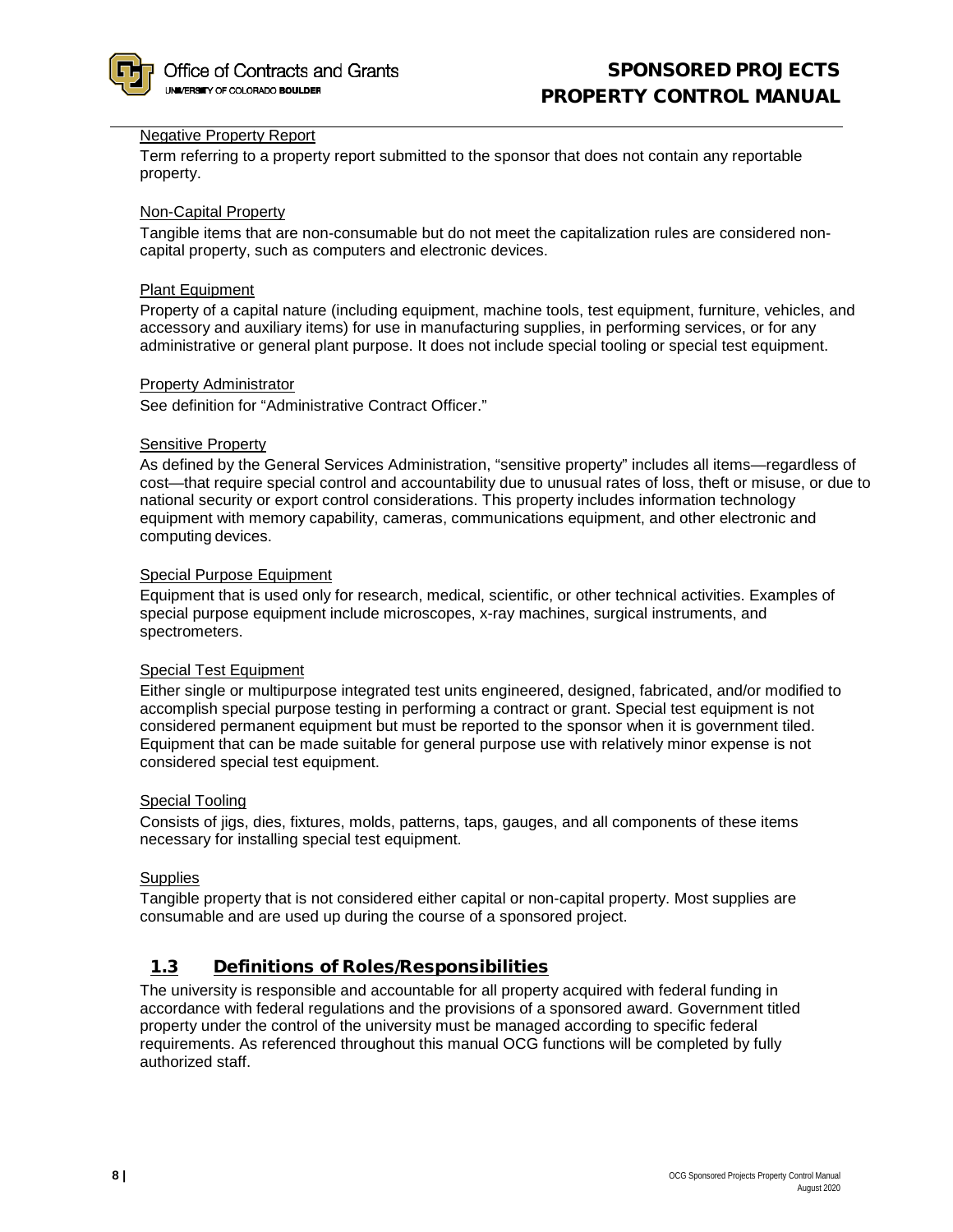

Responsibility for property is delegated as follows:

## Figure 1: Roles and Responsibilities

<span id="page-8-0"></span>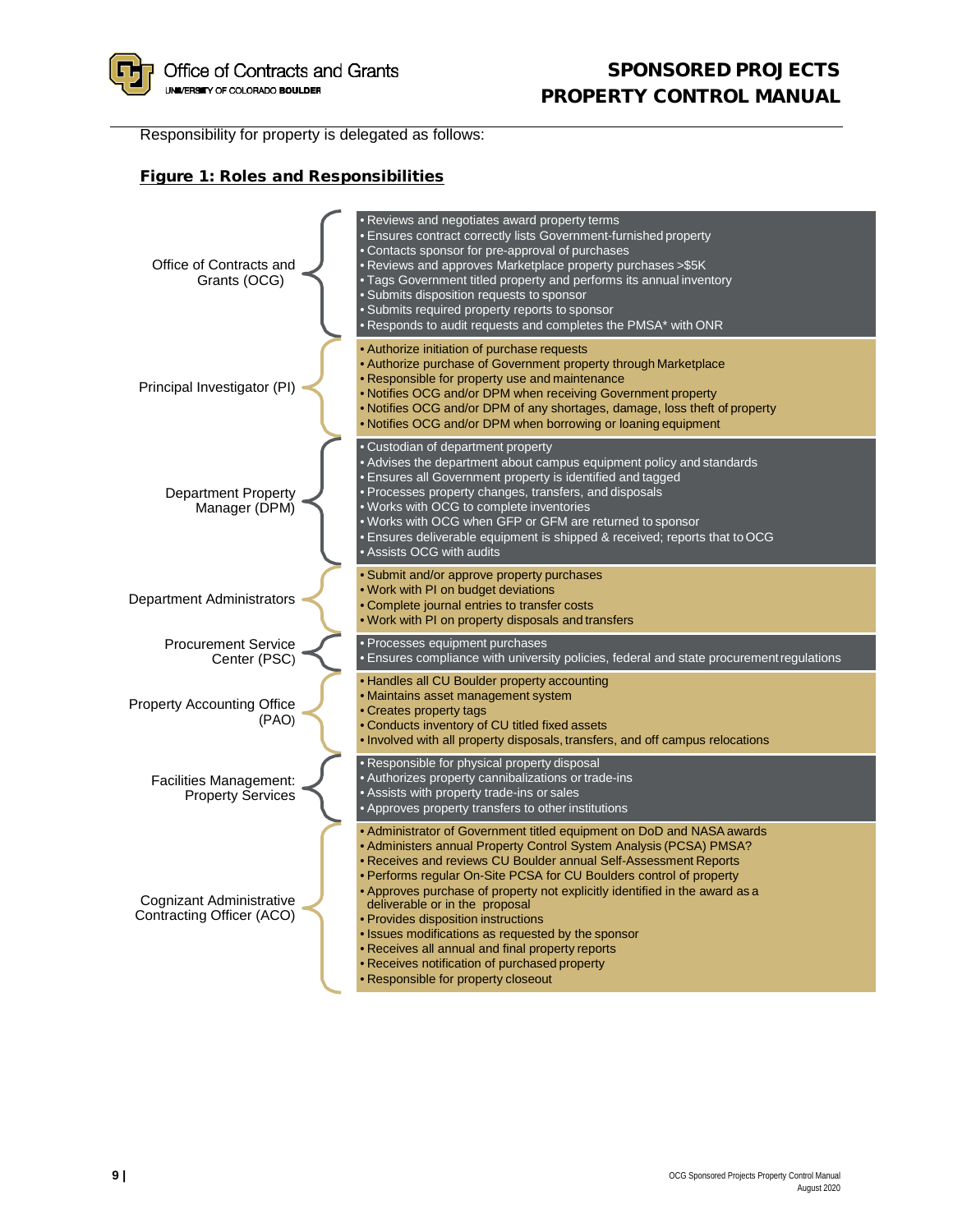# <span id="page-9-1"></span><span id="page-9-0"></span>2. Acquisition

This section describes the procedures for proposing, purchasing, and acquiring capital (permanent) equipment and Government property. In addition, loaned equipment, transfers, fabrications, and Government furnished assets are discussed.

The university must comply with federal and state regulations, sponsor requirements, the award terms and conditions, and university policies when acquiring property on a sponsored award. The [Purchase,](http://www.colorado.edu/controller/policies/cost-principles-sponsored-projects/purchase-use-and-disposition-sponsored-project-equipment) [Use and Disposition of Sponsored Project Equipment Procedural Statement s](http://www.colorado.edu/controller/policies/cost-principles-sponsored-projects/purchase-use-and-disposition-sponsored-project-equipment)tates the following regarding the acquisition of capital (permanent) equipment:

The following criteria key elements considered in determining when capital and non-capital property charges are allowable on a sponsored project:

- − The equipment is necessary to fulfill the research objective of the project;or
- − The project will be negatively impacted by not purchasing the equipment;and
- − The cost for the equipment is reasonable and represents prudent use of the sponsor'sfunds.

Ensuring responsible acquisition of sponsored projects property is the primary responsibility of the award PI and his/her department. The Office of Contracts and Grants (OCG), Property Accounting Office (PAO), Procurement Service Center (PSC), and Property Services operate to assist departments with property management. When equipment being purchased or provided to CU by the sponsor is titled to the Government, stewardship responsibility is codified in the Federal Acquisition Regulation (FAR) clauses 52.245-1.

Property is primarily acquired by the university through purchasing and fabrication, although property may also be furnished by the sponsor or loaned from another entity. Title to property acquired with sponsored research funds vests either with CU, the sponsor, or the Government. It can also be conditionally tiled to CU which brings with it additional requirements. Responsibility, accountability, and liability for all property lies with the university as soon as it is received. **Title to property purchased with university funds does NOT vest with any individual university faculty or staff, department, or institute.**

# 2.1 Authorization and Title

<span id="page-9-2"></span>Sponsor terms and conditions determine the ownership of title for property (including capital and noncapital property) acquired with award funds. On most federal grants, title to property purchased with award funds vests with the university upon acquisition or is conditionally titled to CU. Although federal contracts are generally governed by FAR 52.245-1 Alternate II, there is less standardization in contract award terms and ownership of title and other property restrictions may vary. Award terms may also identify:

- When specific, prior, written sponsor authorization must be obtained for property purchases, regardless of cost (both budgeted and unbudgeted).
- − Reporting requirements for tangible property, capital equipment, orsupplies.
- − Process for requesting disposition instructions.

# <span id="page-9-3"></span>2.1.1 Title Vested with the University of Colorado

Federal sponsors have authorization to vest title to CU as either "exempt" or "conditional." With the former, title is vested as exempt from any further obligation to the Government although CU must still comply with OMB circular stipulations regarding the acquisition, use, maintenance, record-keeping and disposal. Specifically, the university must ensure that property purchased with federal funds is made available on other federally-funded research projects. However, when the university has received title vested as exempt, property may be used and disposed of at the discretion of the university because the Government has no remaining interest in the property.

When title to property is conditional, CU receives title upon acquisition or receipt of the property but the Government retains interest in this property. Government agencies have the option to reclaim title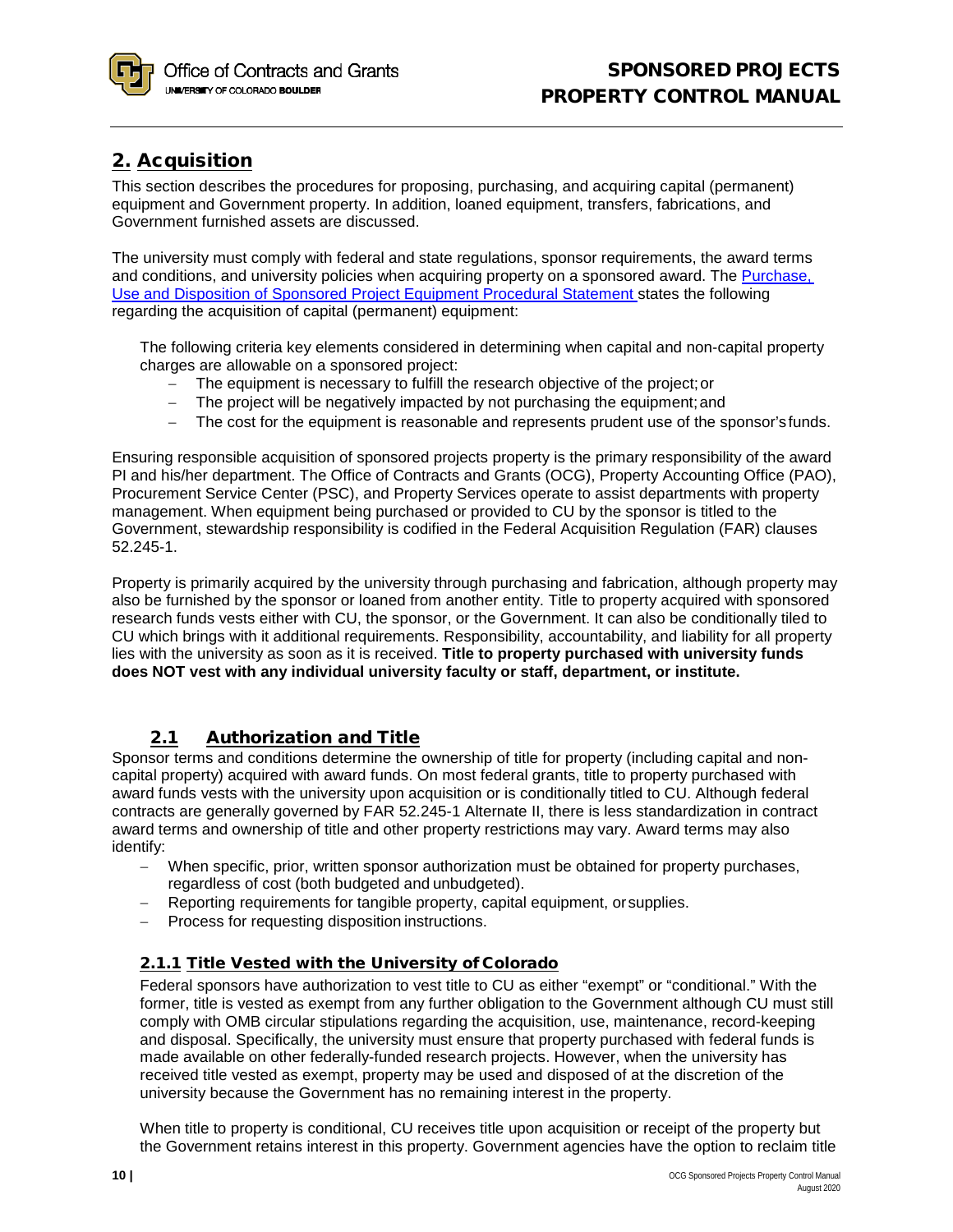to any items reported to them within 120 days of the submission of the final property report and/or disposition request. Timeframes for providing disposition instructions can vary by federal agencies.

For both exempt and conditionally titled property, use of the property on other grants is allowable as long as that use does not interfere with the primary purpose for which the property was acquired. Some sponsors may place certain restrictions on the acquisition or use of property acquired with award funds. These restrictions may include requiring the university to obtain prior approval for purchase or may disallow the purchase of particular types of equipment.

Title to supplies and other expendable property purchased with grant funds vests with CU upon acquisition. Upon completion of the project, any residual inventories of unused supplies exceeding \$5,000 in total aggregate value must be reported to the Government. OMB Circular guidelines revised as of December 24, 2014, identify computers and electronic devices which cost less than \$5,000 as supplies for grants. Computers and electronic devices may need to be included in the residual inventory reports for awards that are governed by the revised OMB Circular guidelines.

# <span id="page-10-0"></span>2.1.2 Title Vested with the Government

Government titled property falls into three categories: contractor acquired, Government furnished equipment, and Government furnished material. For specific instructions on use and maintenance of Government titled property and equipment, see [3.1 Utilization and Maintenance.](#page-16-4)

**Contractor Acquired:** This includes property that is purchased by the university on a sponsored award, when the terms and conditions specify that title vests with the Government. Prior approval from the sponsor is typically needed for property that costs more than \$5000, but the specific requirements for prior approval are disclosed in the award terms. The university assumes responsibility for this property and has authorization to use it *only* on the award for which it was purchased. The university is required by [FAR 52.245-1\(f\) t](https://www.acquisition.gov/far/html/52_245.html)o establish and implement a system with procedures to identify, tag, store, maintain, and account for this property. Although it is not very common, materials and supplies purchased for a particular purpose on the award may also need to be accounted for as they are consumed during the life of the project and at closeout. Unlike equipment titled to the university, **use of Government titled equipment on other awards must be specifically authorized by the sponsor.**

**Government Furnished Property:** Government furnished property (GFP) is Government owned property that is provided directly to the university for use on one specific award. An itemized list of GFP accountable to the award must be included in the contract and represents the university's authorization to possess Government titled property for that purpose. **The department notifies OCG immediately when property sent by a sponsor has been received by a PI or department so it can be properly tracked.**

**Government Furnished Material:** Government furnished material (GFM) includes materials and supplies that are furnished to the university by the Government, whose ownership remains with the Government, for use on one specific award. The material may be incorporated into or attached to an end item to be delivered under a contract or may be consumed or expended in the performance of an agreement. Contract documents should clearly identify GFM, including the quantity and value of each item, in order to ensure the materials are accurately accounted for.

# <span id="page-10-1"></span>2.1.3 Title Vested with the Sponsor

Under the terms of an award, title to property acquired with award funds may vest with the sponsor. This can occur when the university is the prime recipient of an award, when the university is a subcontractor to another entity, or if the university is providing deliverable property to the sponsor as part of the scope of work of the award.

When the university is a subcontractor to another entity, the university's sponsor may impose more stringent property terms than the prime sponsor. An example of this situation is Jet Propulsion Laboratory (JPL) which has their own terms and conditions regarding property and equipment for their awards, in addition to the prime award terms and conditions, which are incorporated by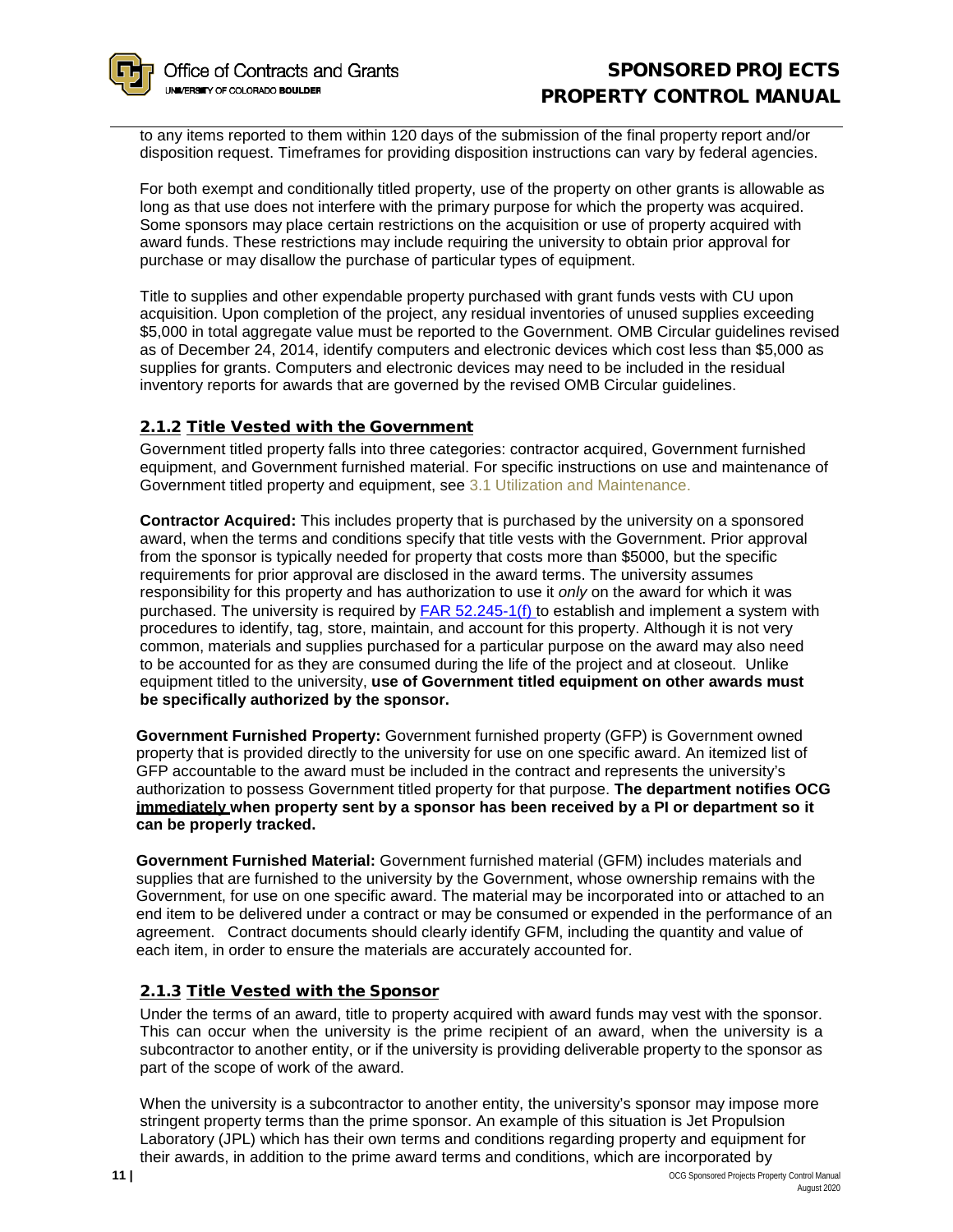reference into their contracts. See Section 2.2.3 regarding receiving furnished property.

# <span id="page-11-0"></span>2.2 Acquisition Methods

The university may acquire property in the following ways:

- purchase property with award funds,
- build a specialized instrument as a fabrication,
- receive furnished or loaned property from a sponsor, or
- receive a donation from an outside entity.

These methods and the respective roles of PIs, departments, OCG, and PAO within each method are described below.

## <span id="page-11-1"></span>2.2.1 Purchasing Property

**Title and Authorization**: Capital (permanent) equipment is purchased by the university online through CU Marketplace. When purchased by Sponsored Projects, OCG reviews Marketplace requisitions having a value >\$10K to confirm where title will vest and ensure that authorization to purchase the property has been obtained.

#### **Marketplace Approval Process:**

Purchasing with sponsored project funds requires three sequential approvals after the PI and the department initiates a requisition: (1) Financial (department), (2) Sponsored Projects (OCG/CCO), and (3) Purchasing (PSC). Some capital equipment and Government titled property purchases may require specific sponsor pre-approval before any requisitions can be processed. LASP and CIRES are permitted to submit requests directly to the sponsor for prior approval; all other departments OCG submits prior approval request to the sponsor.

At the time of request, the PI justifies why the equipment is necessary. If federally fun[ded and not](http://www.colorado.edu/sharedinstrumentation/)  governed by FAR 52.245-1, the PI certifies that either the [Buff Surplus](https://buffsurplus.colorado.edu/) site and/or the CU B Shared Instrumentation Net[w](http://www.colorado.edu/sharedinstrumentation/)ork were checked to ensure that no other compatible equipment is available on campus for use on the project. Once a requisition has received all approvals, a purchase order is created by PSC and submitted to the vendor.

Federal regulations require that any purchases direct charged to a sponsored project must directly benefit that project in proportion to the amount charged. Equipment and noncapital property purchases being made within the last 90-120 days before the project end date are generally unallowable because they do not support the project during its period of performance.

- 1. **PI and Department Initiate Requisition:** Based on project need and the scope of work, a department submits a requisition through CU Marketplace to purchase property. The requisition must include accurate information and all necessary substantiating documents, including sponsor pre-approval. Incorrect or incomplete requisitions delay the approval process.
- 2. **Financial Approver:** The department is responsible for the financial review and approval of a requisition with a value >\$10K. During the review, the financial approver should ensure that there is sufficient funding available for the purchase, that the purchase is occurring appropriately within the project period of performance, and that the requisition is complete, accurate, justified and includes all supporting documentation.
- 3. **Central Office Approval:** Requisitions with charges to either a Fund 30 or 31 are reviewed by either OCG or CCO when the total cost of the requisition is at least \$10,000. Whether the requisition is routed to OCG or CCO for Sponsored Projects review depends on the account codes used. OCG Compliance reviews requisitions that use account codes 500800, 500900, 501000, 501100, 501200, 501400, 501600, 502000, 537600, 537601, 537602, 700300, 702200, 810100, 810200, 810300, 810700, 810800, and 810900 to determine if the award terms and federal regulations are met. In particular, the approver examines the terms of the award, the project period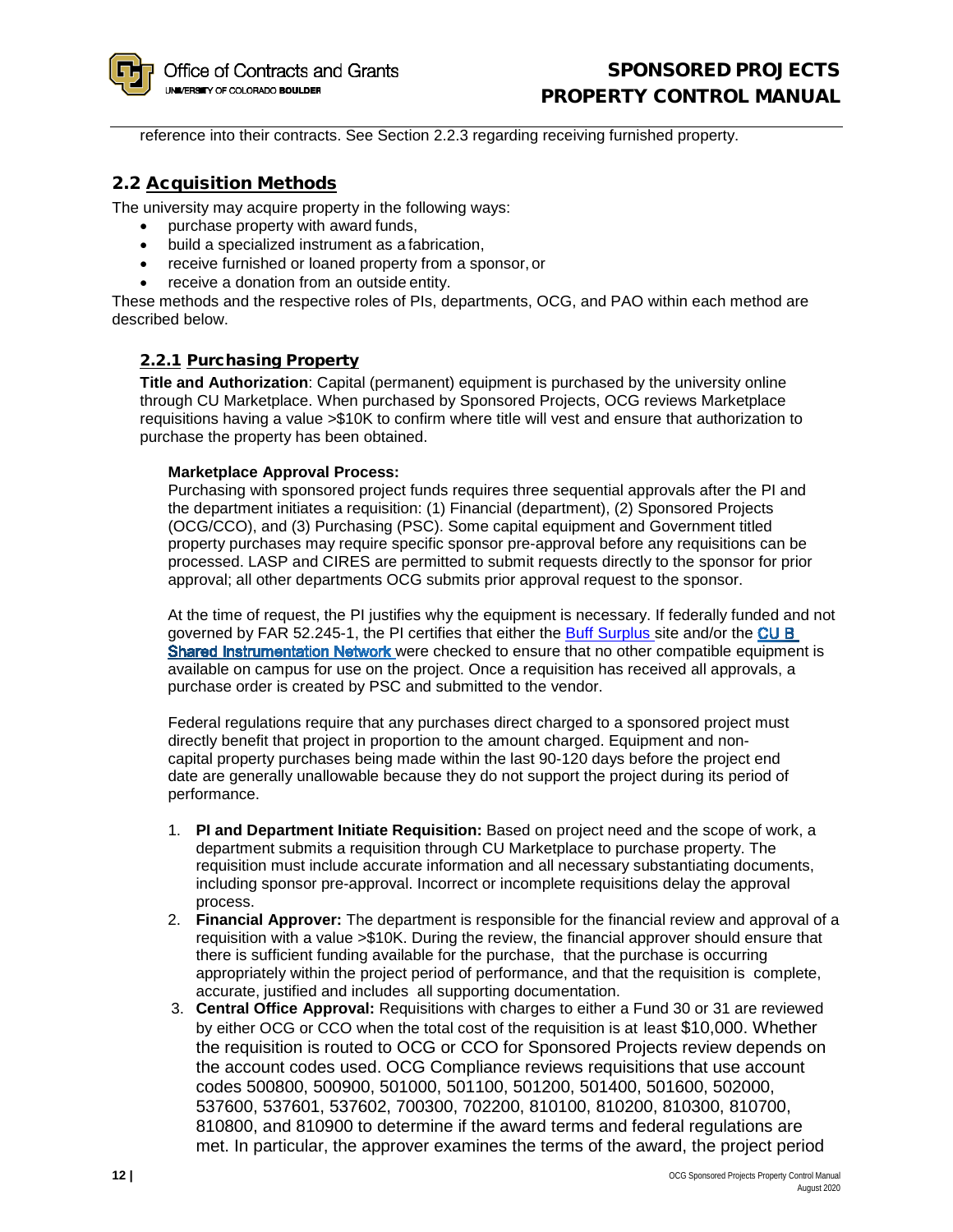of performance, the Needs Statement to confirm the requisition meets all of the required approval standards, and certification that CU inventory was checked for possible availability. The approver also determines where title vests for the item(s) being purchased.

4. **PSC Approver:** The purchasing review is completed by PSC when they create a purchase order for the requisition and initiate the purchase from the vendor.

#### **Marketplace Tools and Attachments:**

Requisitions in CU Marketplace are part of the property award records and there are a number of tools available in the system that help archive the needs and justifications for property purchases required by federal regulations.

- **Comments Tab**: This tab in the purchase requisition may provide additional information required for approval. For example, when creating a requisition for an equipment upgrade, the tag number of the original equipment and a brief explanation of the upgrade should be referenced in the Comments section.
- − **Internal Notes and Attachments:** To expedite approval, all supporting documentation and additional information should be attached to the requisition. It is best practice to provide:
	- o **Sponsor Documents:** When sponsor pre-approval is required for the purchase, the approval is attached directly to the purchase requisition by the department or OCG depending on who obtained the approval.
	- o **Vendor Quote:** A quote for the requisitioned item(s) from a non-preferred PSC vendor is required.
	- o **Needs Statement:** If not included in the Sole Source Justification, a needs statement for the equipment should detail the anticipated use of each item on the project and justify its research purpose.
	- o **Relevant correspondence:** Any correspondence with either the vendor or the sponsor that explains what is being purchased, its research purpose, and/or sponsor authorization to proceed.
- − **Sole Source Justification (SSJ):** In most cases, PSC requires the SSJ form for purchases greater than \$10,000 be attached to the requisition. Other information can be incorporated into the SSJ such as the needs statement and/or a statement certifying sites have been checked for available equipment.

NOTE: Approval of a purchase requisition that allocates the cost to multiple SpeedTypes may require additional review if the terms and conditions of one or more SpeedTypes require sponsor prior approval of equipment purchases.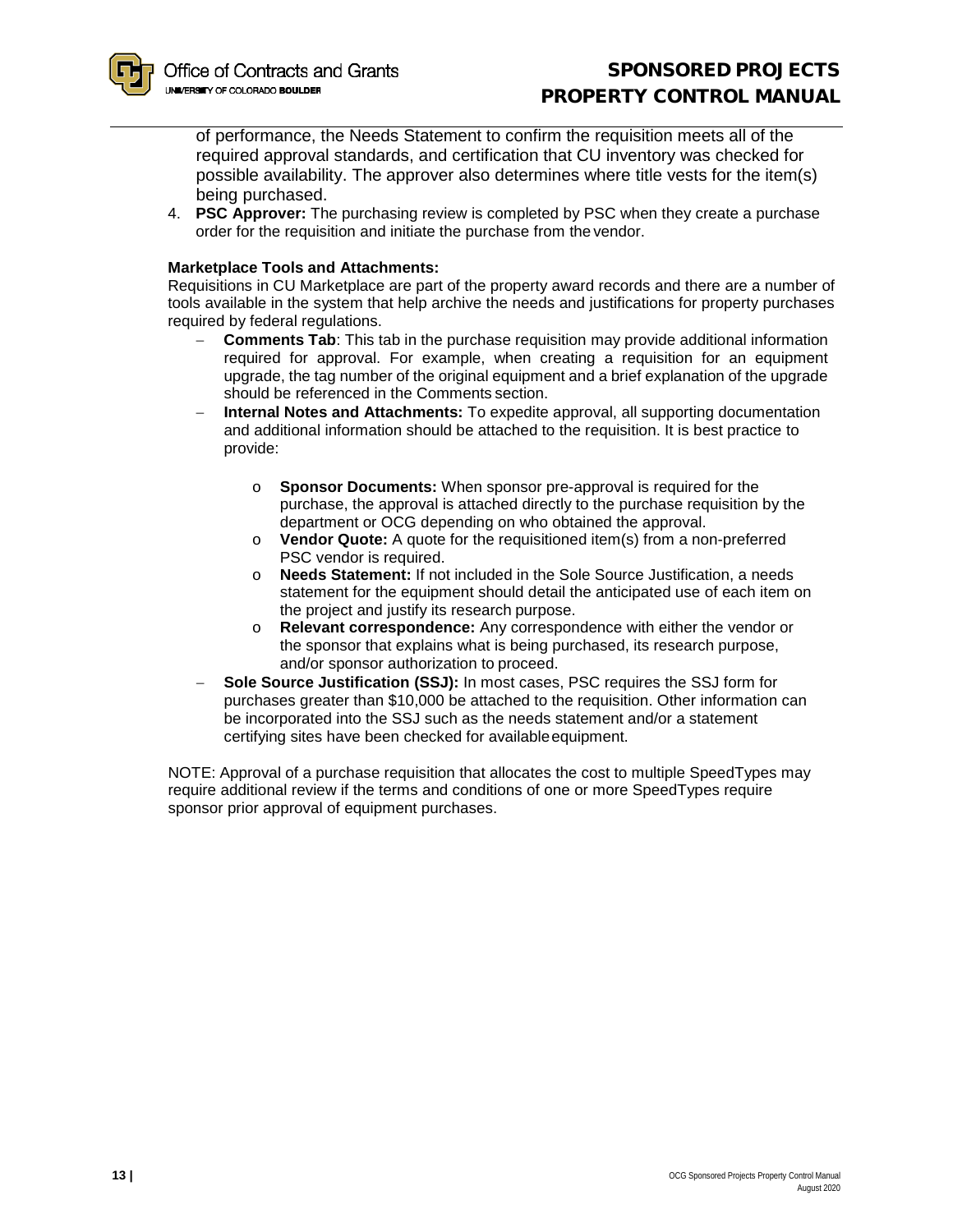

# <span id="page-13-0"></span>Figure 2: Marketplace Approval Process

**Receipt of Purchased Property:** When property is physically delivered to the department, the department property manager, or other designated person, thoroughly inspects the delivery to ensure the total order is received and there is no damage or shortages in the delivered items. Any shortages, overages, damages, or inadequacies are noted in their equipment records and PSC is notified.

**University titled equipment**: When the purchase has booked to the project financials, PAO enters information into the property management records (PSAM) and prints a CU tag for the property. The department must affix the property tags within 30 days of receipt of the printed tag from PAO; exceptions to this may only be coordinated with PAO.

**Government titled equipment**: The department must notify OCG immediately when the purchased equipment is received. OCG works with PAO to enter information into the property management record and print a 0F tag. OCG coordinates with the department property manager to affix the tag, and verify campus location, property serial numbers, property condition, and any manufacturer maintenance requirements within three business days. OCG also notifies PAO of receipt so CU campus official records for government titled equipment are correct and complete.

\*Please see [3.2 Tagging and Record](#page-17-1) of Property or the ISOP: Tracking Government Property for more details.

# <span id="page-13-1"></span>2.2.2 Fabricating Property

A fabrication is the transformation of materials, non-consumable supplies, and hardware into a oneof-a-kind piece of equipment or scientific instrument that meets a unique research need and cannot be commercially obtained. It has a total acquisition cost of \$5,000 or greater and a useful life of at least one year, and is by itself functionally complete for its intended purpose. In addition:

- Every component must be necessary and essential for the function of the entire fabrication to the extent that the removal of one component would diminish the operation of the entire fabrication.
- − Applicable fabrication costs may include materials and supplies that are integrated into the fabricated unit, freight, construction, installation, training or assemblylabor.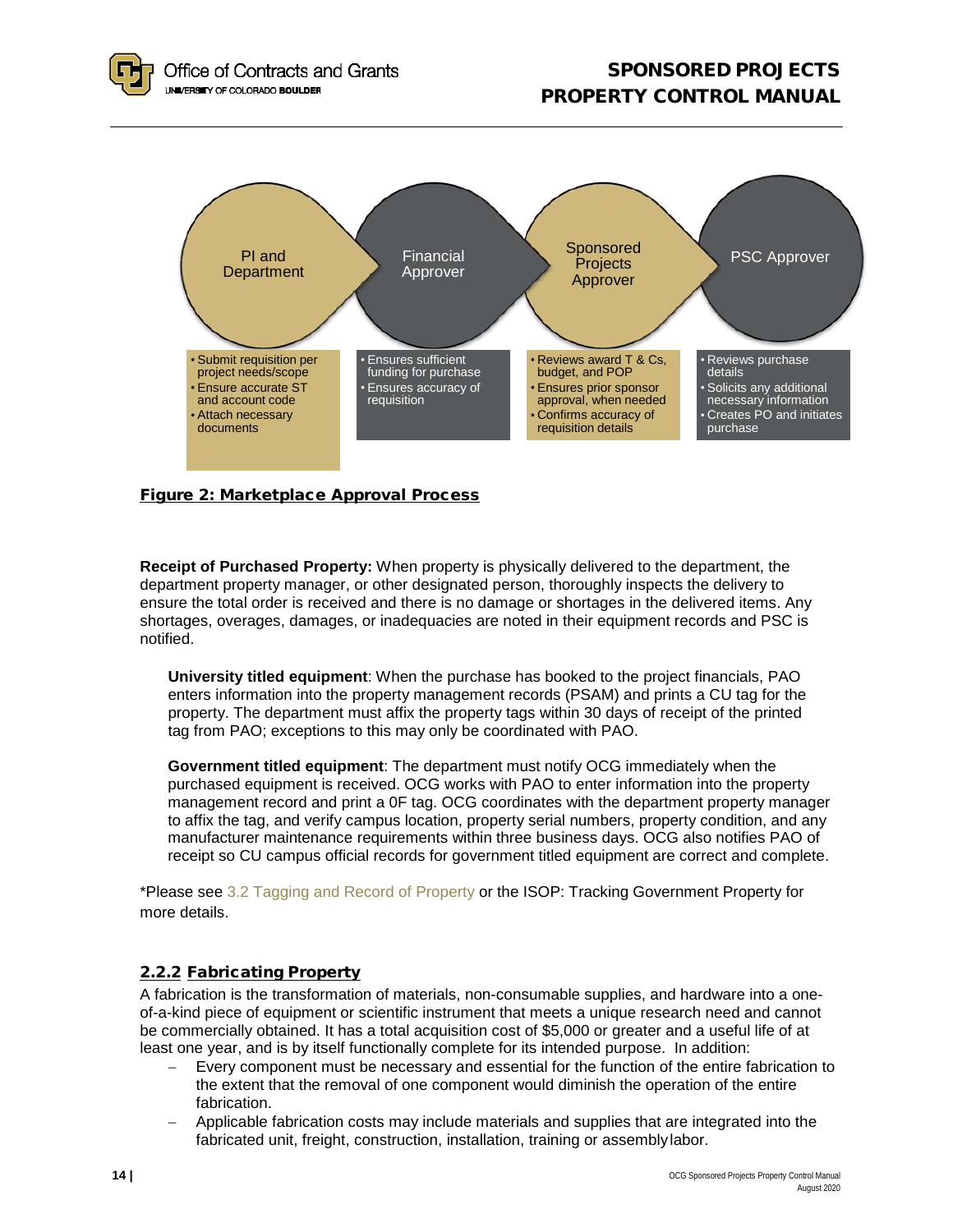Materials and supplies that are necessary for the construction process or testing of the fabrication but are not integrated as final components of the fabricated unit must be charged as supplies that cannot be capitalized fabrication costs. Examples of this would be fuels, gasses, or compressed air.

\*See the Property Accounting Office's [Capital Equipment Standard Operating Procedures f](https://www.colorado.edu/property/node/32/attachment)or further details on the capitalization requirements for fabrications.

**Title and Authorization**: Title to property fabricated by the university vests with the university, Government, or non-federal sponsor, depending upon the terms of the award. Fabrication charges on sponsored projects must be segregated into a separate ST dedicated to that fabrication. OCG confirms where title vests when reviewing individual fabrication ST requests and ensures that authorization to build the fabrication has been obtained from the sponsor. The fabrication ST request process is outlined below.

#### **Fabrication SpeedType Request Process:**

- 1. **Complete [Fabrication Request Forms:](https://www.colorado.edu/ocg/fabrication-tag-request)** When a fabrication is deemed to have a role in fulfilling the research objective of a sponsored project, then prior to incurring expenditures for the fabrication the PI must submit both a [Fabrication Request form a](https://www.colorado.edu/ocg/fabrication-tag-request)nd a Chart Field Request form to PAO. The forms should include relevant project information, the estimated cost and completion date of the fabrication, a certification that the fabrication will be a unique, one-of-a-kind, non-commercially available, stand-alone piece of equipment, and whether that fabrication is a deliverable in the project SOW.
- 2. **OCG Approval**: OCG reviews the fabrication request to determine whether the fabrication is allowable under the award terms and if it was included in the proposed budget. Additional information or sponsor permissions may be required for OCG approval.
- 3. **SpeedType Set-Up**: After OCG provides approval for the fabrication request, a separate ST and sub-class are established by PAO for the fabrication. All fabrication expenditures should be charged to the separate ST and sub-class and should all be charged to account code 810700 or 810800. The department reviews expenditures on the award and the fabrication ST to ensure that charges applied to the fabrication are appropriate and consistent with university policies.
- 4. **Fabrication Status during Construction**: Tags are not physically affixed to fabrications nor are the tag numbers entered into the university property record while they are under construction. Upon completion of a fabrication, the department notifies PAO that the fabrication is in service and the relevant data are entered in PSAM. See section 3.6 Placing Fabrications in Service for more information on the process for placing fabrications into service.

**Allowable Fabrication Costs:** During the fabrication process, costs that should be charged to the fabrication ST and sub-class may include equipment, materials and supplies that are integrated into the fabricated unit, freight, installation, training and construction/assembly labor. NASA fabrications include labor costs associated with personnel physically assembling the fabrication.

## <span id="page-14-0"></span>2.2.3 Receiving Furnished Property

**Title and Authorization**: Title to furnished property vests with the sponsor; CU is only authorized to be in possession of this property under the terms of the award on which the property has been listed as "furnished." Government furnished property should always be listed in the agreement documents which are signed by both the sponsor and an authorized OCG signatory.

**Receipt**: The receiving PI and his or her department takes delivery of Government or sponsorfurnished property and promptly notifies OCG. A copy of the DD1149 form (Requisition and Invoice/Shipping Document) that accompanies Government property and any other shipping documents are sent to OCG. Any damages or shortages must be noted and reported immediately to the Government or the sponsor, with a copy to OCG. Government furnished property is not tagged. OCG notifies the ACO of any property received by the PI and his or her department that has not been identified in the award, contract, or any modification to the agreements.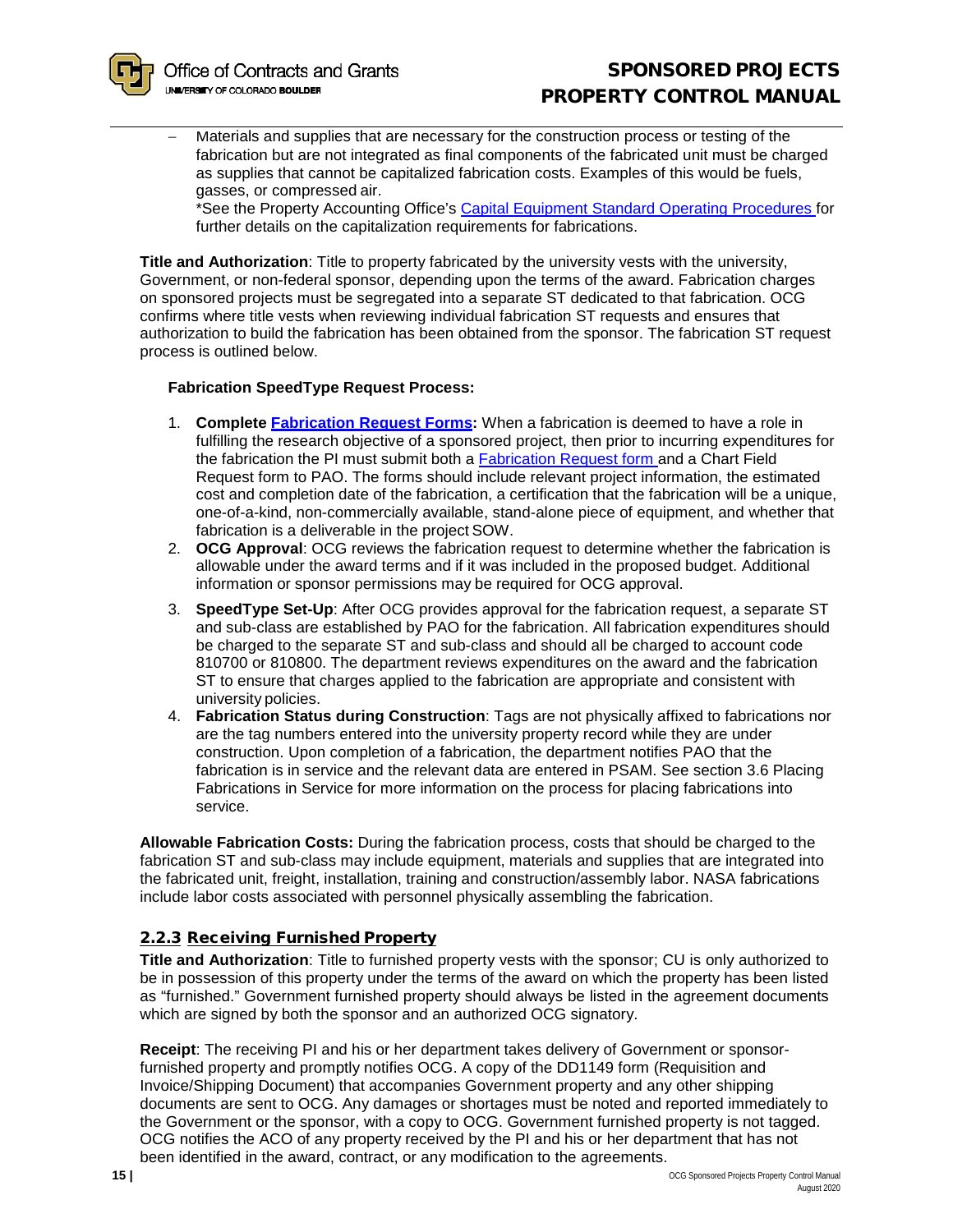

**Disposition**: At the end of the award's period of performance, furnished property must be disposed according to sponsor directives. See [4.5 Property Disposal](#page-25-1) for further information.

# <span id="page-15-0"></span>2.2.4 Receiving Loaned Property

**Bailment Agreements:** When there is significant collaboration between an awarding agent (program officer, industry sponsor, etc.) and university researchers (faculty and students), the university may accept a loan of property from the sponsor outside of the terms of a sponsored award. A department may also receive loaned equipment from a commercial entity or other institutions for a specific purpose not associated with a particular award. In these situations, a bailment agreement that includes terms for the property loan must be negotiated and signed by both the loaning institution and OCG to ensure that these items are properly documented and insured. Some collaborations may necessitate the university loaning equipment to an external entity for a specific purpose. A bailment agreement negotiated by OCG must also be created to document this arrangement.

**PIs and department personnel are not authorized to sign bailment or loan agreements on behalf of the university**. When a bailment agreement needs to be executed, the department should work with OCG to negotiate and execute the agreement. To initiate this, departments may email [ocgproperty@colorado.edu.](mailto:ocgcompliance@colorado.edu)



#### <span id="page-15-1"></span>Figure 3: Key differences between bailed property and furnished property

# <span id="page-15-2"></span>2.2.5 Receiving Donated Property

When property is donated to the university by an external entity, it may be the responsibility of the department receiving the equipment to establish a fair market value of the item(s). The department may also ask the donor for copies of the original purchase documents or an inventory of items with estimated original costs along with the property donation. If these documents are not provided by the donor, the fair market value of the property should be established based on the price the department or researcher would have to pay for a comparable item of that age and condition from another vendor. If the value is greater than \$5,000, authorization to accept the property must be obtained from the Campus Controller's Office (See PAO's [Capital Equipment Standard Operating](https://www.colorado.edu/property/node/32/attachment)  [Procedures f](https://www.colorado.edu/property/node/32/attachment)or additional information on the donation/gift-in-kind process).

# <span id="page-15-3"></span>2.3 Subcontractor Oversight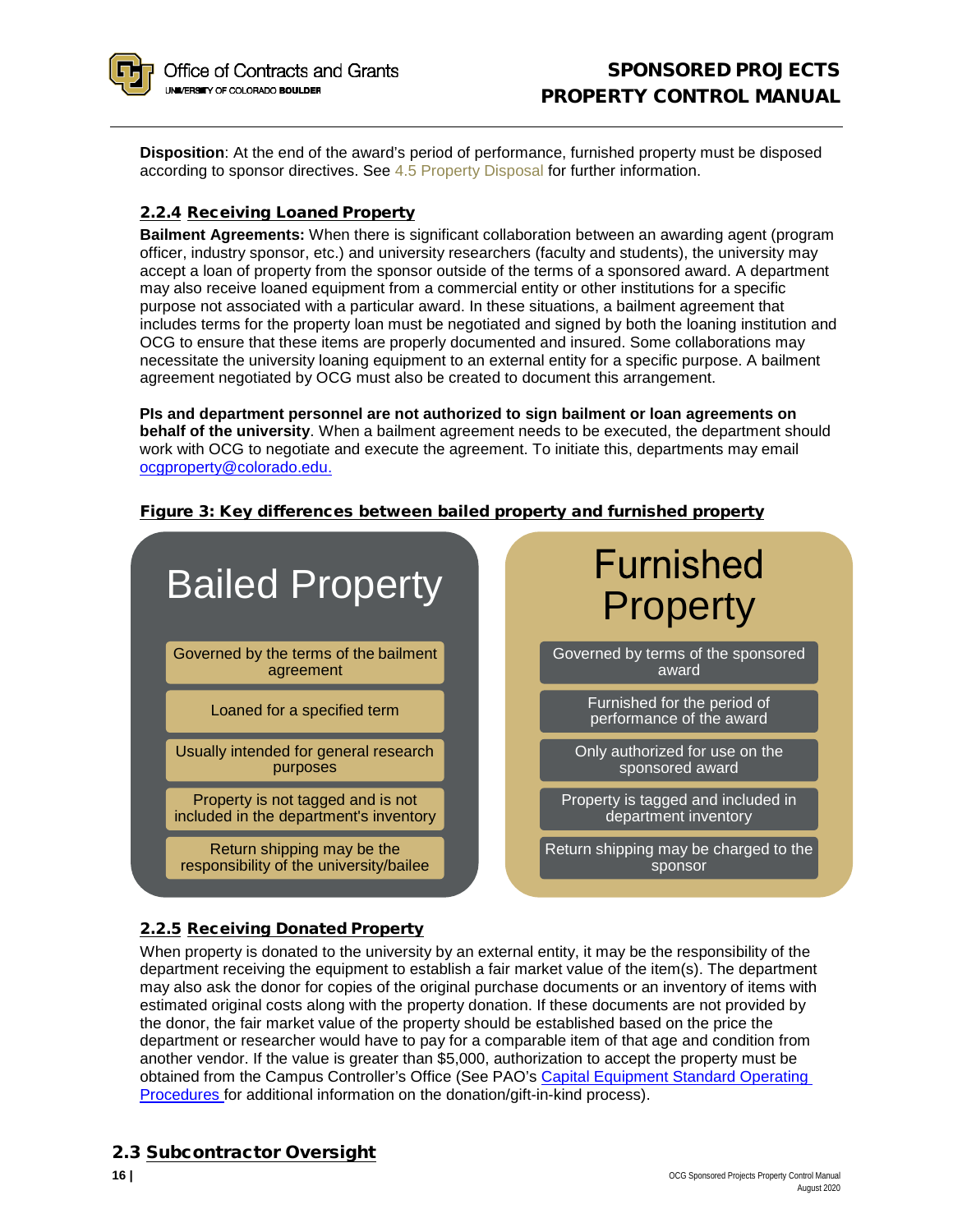

This section deals with the administration of property, either titled to CU or to the sponsor (including Government) property, located at or accountable to a subcontractor of the university. Property control and management at a subcontractor's facility is a key component in an efficient, professionally administered business.

# <span id="page-16-0"></span>2.3.1 Initiating a Subcontract

The Principal Investigator (PI) is responsible for initiating any subcontract that is in support of the contract or grant being managed. OCG issues the subcontract that includes the statement of work and the relevant terms and conditions. If the subcontractor is authorized to purchase property, this must be clearly stated in the subcontract from the University of Colorado. OCG subcontract officers assure that all applicable flow-down terms from the prime agreement are included in the subcontract.

# <span id="page-16-1"></span>2.3.2 Verifying a Subcontractor's Property Control System

The university is required to ensure Government or sponsor owned property in the possession of a subcontractor is used and cared for in accordance with the terms and conditions of the applicable agreement. OCG requires the subcontractor to supply sufficient information to assure this stewardship when executing the subcontract agreement. The subcontractor should provide a copy of their most recent Government Property Control System Analysis (PCSA) and complete a [Subcontractor Property Questionnaire.](http://www.colorado.edu/ocg/sites/default/files/attached-files/ocg-301_off-site_subagreement_property_questionnaire.pdf) If the subcontractor has never received a PCSA and the selfassessment is inconclusive, another method of confirmation is used. **Loss, damage or destruction of property under subcontractor control is a liability to the University of Colorado.**

# <span id="page-16-2"></span>2.3.3 Prior Approvals for Acquisition

In situations where sponsor approval is required prior to acquisition by the subcontractor, the subcontractor is required to send a request to OCG. OCG works with the PI and potentially the sponsor to secure approval and notify the subcontractor in a timely manner. Departments validate the subcontractor invoices against the approved budget to ensure invoices only include approved expenditures.

# <span id="page-16-3"></span>3. Use of Property

This section describes the requirements for the use, management, maintenance, tagging and recordkeeping for property. In addition, this section contains information related to placing fabrications inservice, departmental property management plans, and the campus self-evaluation procedures.

# 3.1 Utilization and Maintenance

<span id="page-16-4"></span>When property is acquired with sponsored award funds, the university must ensure that the property is (1) used for the conduct of the project, (2) made available for other research activities to the greatest extent possible to avoid duplicative purchases, (3) adequately maintained in working condition, and (4) safeguarded against loss, theft, damage or abuse. Below are the specific use and maintenance requirements for Government and university titled property.

# <span id="page-16-5"></span>3.1.1 Utilization

**University Titled:** Equipment purchased with federal funding and titled to the university shall be used on the project for which it was acquired as long as needed although it can also be used on other projects as long as that work does not interfere with the original purpose. [2 CFR 200.313\(c\) s](http://www.ecfr.gov/cgi-bin/text-idx?SID=c16296aecfef71d582e0634cf6658cf1&node=2%3A1.1.2.2.1.4.30.14&rgn=div8)tipulates that when the project is completed, priority for use of the equipment is given to other federally sponsored projects or programs but it is also permissible to use the equipment on non-federally funded activities.

**Government Titled:** Use of Government property is authorized for a specific award, unless the sponsor has approved of additional uses. When Government property is no longer needed for the award on which it is accountable, it is considered "excess" and disposition instructions should be requested from the sponsor by OCG. Disposition needs to be completed before disposal can be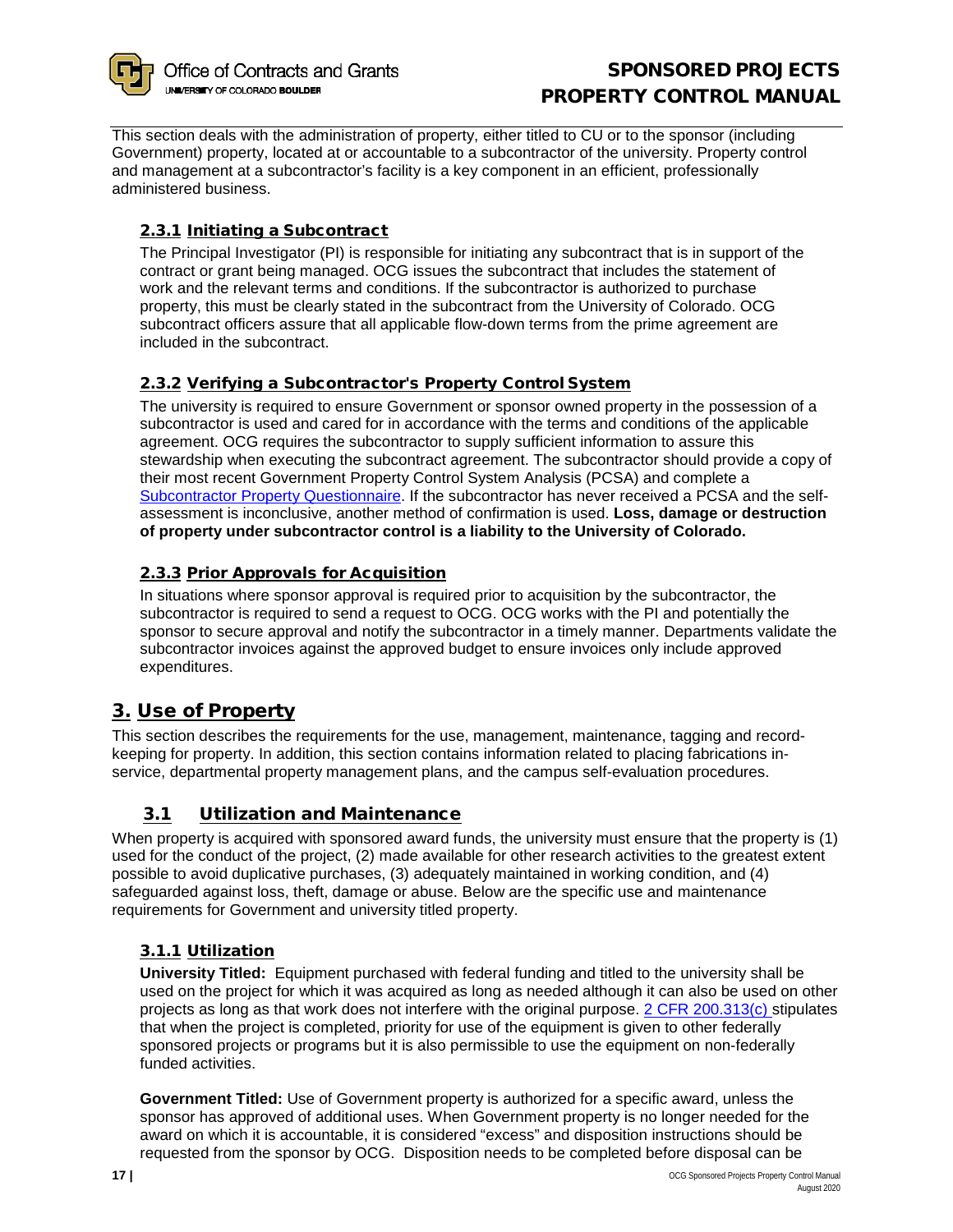approved. Excess Government property cannot be used on another project until authorized by the ACO and sponsor and formally transferred to the new award.

The award PI is responsible for the direct control, maintenance, and accountability of Government property used in connection with a contract or grant, both on and off campus. PIs may assign property control functions to project staff, research coordinator, department property manager, departmental administrator, or laboratory administrative staff. In doing so, all must understand that the use and care of Government property is subject to the stewardship responsibilities codified in [FAR 52.245-1 a](https://www.acquisition.gov/far/current/html/52_245.html)nd is subject to federal audit. The [Requirements for Government Property: PI](http://www.colorado.edu/ocg/sites/default/files/attached-files/ocg-409_pi_guide_for_managing_government_property.pdf)  [Guidelines i](http://www.colorado.edu/ocg/sites/default/files/attached-files/ocg-409_pi_guide_for_managing_government_property.pdf)s a one-page resource for PIs responsible for Government property.

# <span id="page-17-0"></span>3.1.2 Maintenance

**University Titled:** Uniform Guidance (2 CFR 200) states that adequate maintenance procedures must be developed to keep property purchased on federally funded research projects in good condition. A department maintenance plan should be outlined in the Department Property Management Plan so there can be consistent application of the department's standards.

**Government Titled Property:** While Government property or equipment is in the custody of CU for use on a project, the custodial department shall follow a maintenance program or calibration schedule that ensures Government equipment is properly cared for and repaired per FAR  $52.245-1(f)(1)(ix)$ . The maintenance methods below are specifically applicable to Government property and equipment, as defined by the Guidebook for Contract Property Administration https://www.dcma.mil/Portals/31/Documents/Contract%20Property%20Guidebook/Contract\_Guideb ook\_Mar2020.pdf?ver=2020-03-31-161117-427.

- **Preventive Maintenance:** Includes regularly scheduled inspections, calibration, and maintenance to sustain good working condition and avoid damage to the equipment. This maintenance must be performed at regularly scheduled intervals and follow any prescribed manufacturer recommended schedules, if applicable.
	- The PI/department shall maintain records of this maintenance providing the date maintenance was performed, specific action taken, who was responsible for performing the maintenance, and if any deficiencies were uncovered.
- − **Corrective Maintenance:** Provides for corrective action andrepair.
	- The PI/department shall develop procedures for personnel operating Government equipment with instructions on reporting deficiencies or problems to the PI, department and, ultimately, to OCG. Corrective maintenance must be reported to the sponsor by OCG and receive approval from the sponsor before taking place.
	- **Capital Type Rehabilitation:** Involves repair or replacement exceeding normal maintenance obligations and considered to be a capital improvement. Capital Type Rehabilitation must be reported to the sponsor and to the ACO by OCG and receive approval from the sponsor and the ACO before taking place.
- **Property with Special Requirements: Includes items whose maintenance must follow** requirements in Government technical publications or manuals.

# <span id="page-17-1"></span>3.2 Tagging and Record of Property

There are three types of tags used on the CU Boulder campus. The tags include: 1) the unique number assigned to the equipment, 2) color-coded indication of title, and 3) code assigned to the department responsible for the equipment. All Government property valued at \$5,000 or above in the custody of the Boulder campus must be tagged, regardless of its dollar value. Capital equipment titled to the university must also be tagged. Specifics on the tagging process are described in the sections below.

# <span id="page-17-2"></span>3.2.1 Types of Tags

**CU Titled Property:** University titled property tags, including federally funded purchases, indicate ownership through a gold or orange strip and a six-digit numeric code that uniquely identifies each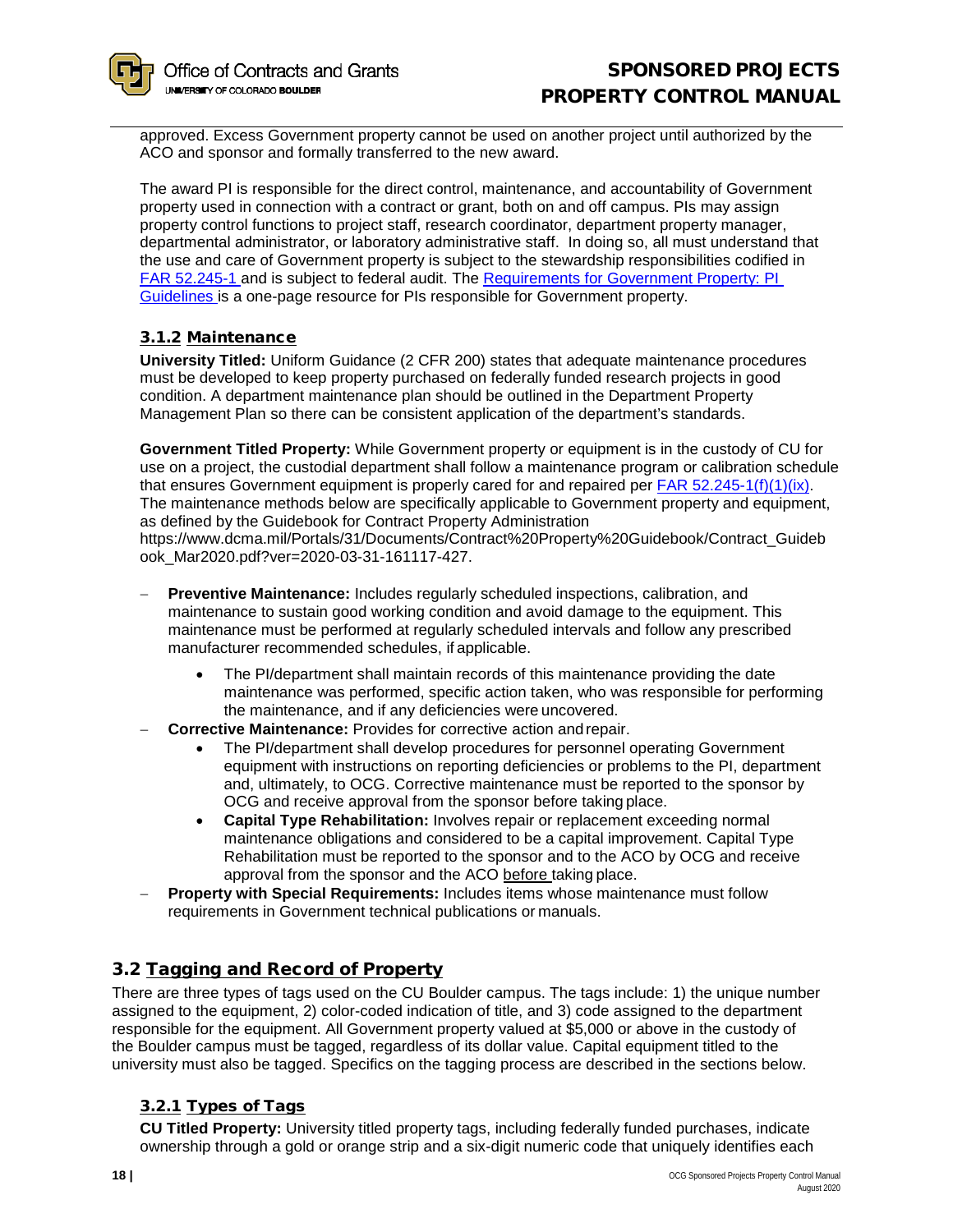piece of property. Affixing the property number tag to university-owned equipment is the responsibility of the department purchasing that property, in conjunction with PAO. Refer to the PAO's [Capital](https://www.colorado.edu/property/node/32/attachment)  [Equipment Standard Operating Procedures f](https://www.colorado.edu/property/node/32/attachment)or additional information on tagging procedures.

**CU Conditionally Titled Property:** Property that is conditionally titled to the University will display a tag with the same gold or orange strip and a six-digit numeric code, but that code will be preceded with a "CT" to indicate it is conditionally titled.

**Government Titled Property:** Government titled property is tagged and recorded in university property records promptly upon receipt with tags displaying a blue strip and containing a six-digit alphanumeric code beginning with "0F." This equipment shall remain so identified as long as it is in the custody, possession, or control of the university. If title to any Government pieces is transferred to the university, the Government tag is either removed and replaced by a university tag or obliterated? and a university tag is affixed on top of the old tag and the change is recorded in the property accounting system (PSAM). Should the property number be accidentally or mistakenly obliterated, defaced or removed, the equipment shall be marked again with the original number.

OCG is responsible for applying property tags to Government titled equipment. OCG staff coordinate with the department property manager to affix the tag, and verify campus location, property serial numbers, property condition, and manufacturer recommended maintenance schedule if applicable. When the department notifies OCG that the Government property has been physically received, OCG schedules an appointment within 3-5 business days to tag the property.

**Private Titled Property:** Sponsor owned property or property intended as a deliverable to the sponsor is identified with a tag containing a 6-digit alphanumeric code beginning with "0W." These tags may not be affixed to the actual property prior to delivery to the sponsor, but the unique tag number beginning with 0W is still assigned in the university property records (PSAM). Sponsor titled property that is acquired is identified with a tag containing a 6-digit alphanumeric code beginning with "0S".

**Loaned and Government Furnished** equipment is not tagged.

## <span id="page-18-0"></span>3.2.2 Non-Capital Property

Non-capital property titled to the university is not entered into the university property record or given a unique tag number. Each department can establish their own system for identifying and tracking this property, but the property should be affixed with a tag reading "Property of University of Colorado."

Computers and electronic devices are considered non-capital property if they cost less than \$5,000. The [Purchasing of Computing Devices on Sponsored Projects Procedural Statement d](http://www.colorado.edu/controller/sites/default/files/attached-files/procedural_statement_computing_devices_2016_v1a.pdf)escribes the conditions under which the purchase of computers and electronic devices on a sponsored award are allowed according to university policies. Restrictions on computer purchases with award funds may also be included in the terms and conditions.

It is the responsibility of PIs and departments to ensure there is accountability for all supplies, including non-consumables, purchased with sponsored projects funding and to report their status at project closeout. See [3.7 Reporting](#page-21-2) for more details about supplies.

# <span id="page-18-1"></span>3.3 Records

Uniform Guidance (2 CFR 200) requires the university maintain a property control system that provides for adequate identification, records, location, utilization, maintenance, and physical inventory of equipment acquired with federal funds. Figure 4 below illustrates the information that is housed in the university property record.

According to the provisions of  $FAR$  52.245-1(f) and (g), the records for all Government titled property transactions are auditable and should sufficiently demonstrate: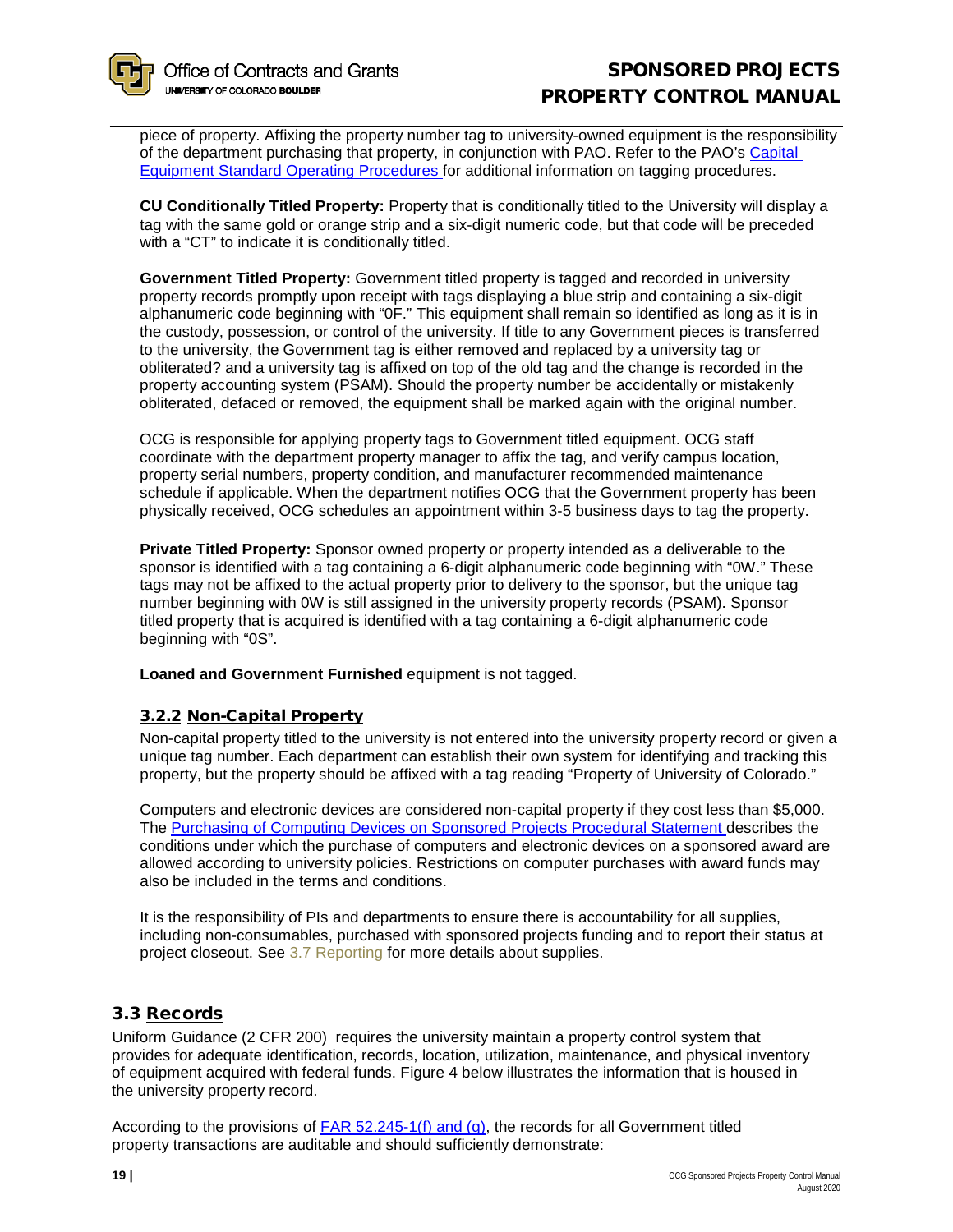

# SPONSORED PROJECTS PROPERTY CONTROL MANUAL

- 1) Appropriate approval was granted prior to the acquisition of Governmentproperty
- 2) The purchase of Government property was completed in accordance with Federal and state procurement standards and university policies.
- 3) Authorized personnel physically received the Government property.
- 4) Substantiation that appropriate tagging and recording the property in the property system occurred within days of its receipt
- 5) Government property is used, maintained, and/or stored in an appropriatelocation.

This additional information required for Government property is housed in records that are maintained by OCG.



## <span id="page-19-0"></span>Figure 4: Record Retention

All records and other documentation for equipment acquired with federal funds and for Government titled property must be retained for three years after disposition. See [APS 2006 "Retention of University](http://www.cu.edu/ope/aps/2006) [Records" for a](http://www.cu.edu/ope/aps/2006)dditional details.

## <span id="page-19-1"></span>3.3.1 Determining Acquisition Cost for Government Titled Property

**Government Property Purchased by the University:** The acquisition cost of Government titled property purchased by the university shall be recorded as the net invoice unit cost of the property. This acquisition cost may also include the costs for modifications, attachments, accessories, or auxiliary components that are necessary to make the property usable for the purpose for which it was acquired. Other charges, such as cost of installation, transportation, taxes, in-transit insurance, etc., shall be included in the unit acquisition cost in accordance with the university's regular accounting practices. Generally, only items having an acquisition cost of \$5000 or more are logged and tracked in the university property record but there may be exceptions when items less than \$5000 are also assigned 0F tags and accounted for in the university property record, depending on the contract terms and conditions.

**Government Furnished Property (GFP):** The unit acquisition cost of Government furnished property shall be determined by the Government and is disclosed in the award terms and conditions which assign the Government furnished property to the award. Normally, the unit cost of Government furnished property is provided on the transfer document covering shipment of the property to the university. In the event the unit cost is not provided on the document, OCG contacts the sender of the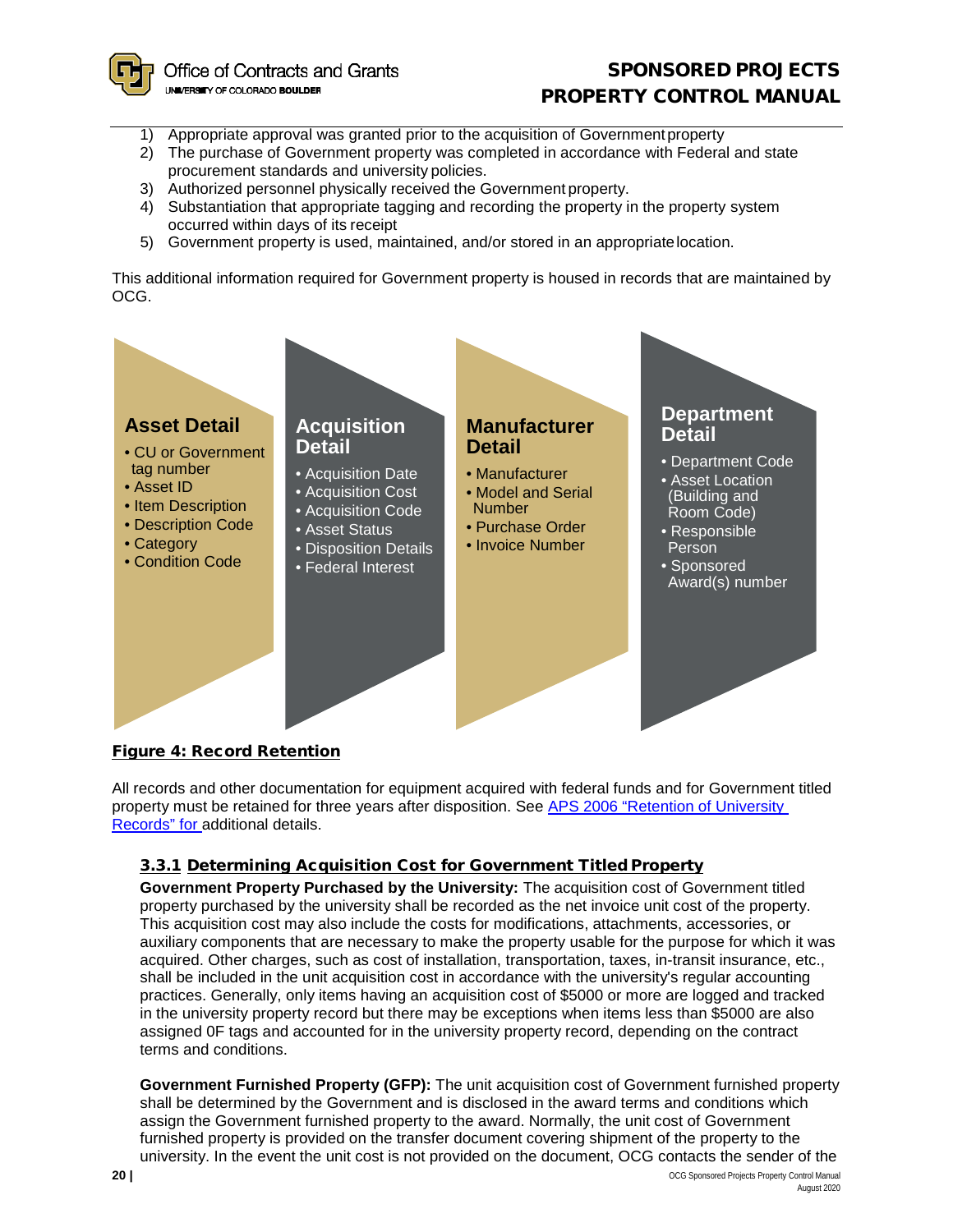

property for the value. If not provided by that entity, the PI receiving the property can provide an estimated value, given its function and age. Government furnished property may have a value less than \$5000 but is still tracked by OCG because of its status as GFP.

Annual and closeout property reports require that all Government titled property listed in those reports be assigned a dollar value.

# <span id="page-20-0"></span>3.3.2 Recording a Change in Status

During the performance of the award, it is the responsibility of the PI and the department property manager to notify OCG of any changes in record details, use, condition, and/or location of equipment purchased with sponsored research funding and particularly with Government titled property. The department is also responsible for updating OCG on any changes regarding furnished property, such as location, responsible person, and condition (damage, repair, replacement, return, etc.). Please see [3.1 Utilization and Maintenance](#page-16-4) for guidance on the use and maintenance of Government property.

# <span id="page-20-1"></span>3.3.3 Physical Inventory of Government Property

In accordance with [FAR 52.245-1\(f](https://www.acquisition.gov/far/current/html/52_245.html))(iv) the university shall perform, record and disclose results of physical inventory of all Government property on campus. OCG collaborates with the department property manager to locate Government property and crosscheck the information for that property (serial number, tag number, room location, condition, etc.) with the records in the asset management system (PSAM). Any changes regarding Government property discovered during inventory are updated in the university property record and the award management system. A final physical inventory of Government property is also conducted upon the completion of an award on which Government property is accountable.

# <span id="page-20-2"></span>3.4 Security and Responsibility

All university faculty and staff are responsible for the general security of the property under university control. It is the primary responsibility of the PI and their department to take reasonable measures to ensure their property inventory is secured against theft, misuse, and damage. Ensuring the physical security of property includes:

- Exercise care in property use and storage. Implement precautions to prevent damage if property is transported.
- Segregate Government property from university property when possible and limit use of Government property to specific projects.
- Ensure all equipment has the appropriate property tags affixed in a prominent place to distinctly identify ownership.
- Inform staff, faculty and students of any security requirements for property
- Maintain awareness of property surroundings, including the proximity of potential contaminants.
- Report lost, stolen, damaged or impaired property immediately to the appropriate individuals. When Government property is lost or damaged, the university follows the investigation, disclosure and reporting requirements set forth in FAR 52.245-1(f)(1)(vii):
	-
	- $\circ$  Date of incident, if known,<br> $\circ$  Identifiable data for the ite Identifiable data for the item, as listed in the asset management system (PSAM)
	- o Last known location
	- o Cause of the damage or loss and corrective action in place to preventrecurrence
	- o Accountable contract number
	- o Statement indicating current or future need
	- Estimated repair or replacement costs<br>○ Statement that the property did or did i
	- Statement that the property did or did not contain sensitive, export controlled, hazardous, or toxic material, and that the appropriate agencies and authorities werenotified
- Report movement of property off campus; ensure sponsor is aware newlocation
- Maintain awareness of proper procedures for acquisition, use and disposition of all property funded by sponsored projects.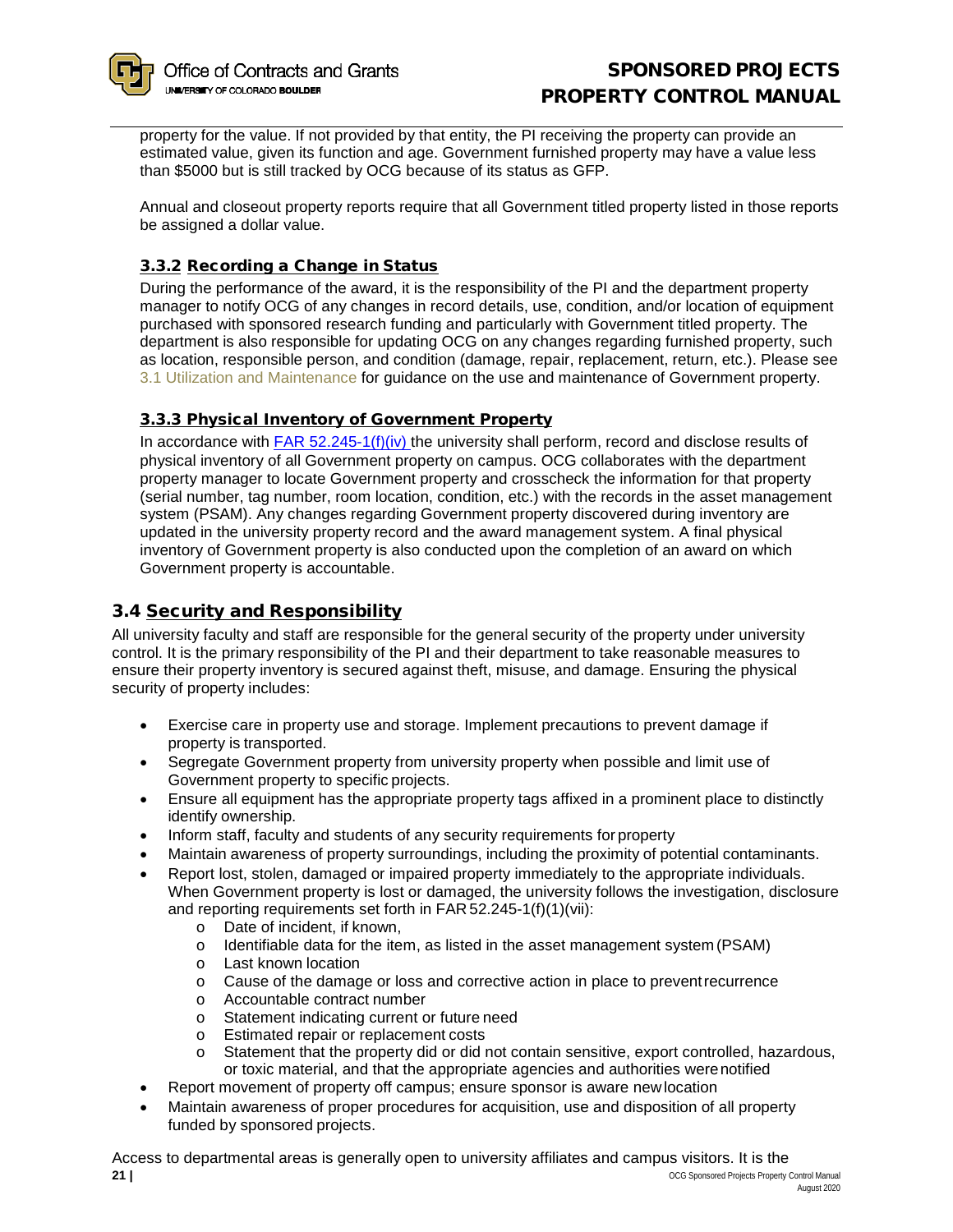

responsibility of the department to determine if and where, limited access areas should exist to safeguard property, data, and personnel.

# <span id="page-21-0"></span>3.5 Off-Campus Property

In some circumstances it may be necessary for property under university control to be taken off campus. Before the property leaves, the PI/Department submits the [Off-Campus Equipment Agreement form t](https://www.colorado.edu/ocg/campus-equipment-agreement-form)o report the circumstances of this temporary transfer. An email will be automatically sent to each of the appropriate offices needing this information, depending on the selections made by the person completing the form. Export Control Office will receive notice if the property is leaving the USA. PAO will receive the notice when the equipment is leaving the campus for more than 30 days. OCG will receive notice if the equipment is Government titled or was purchased with sponsored project funds, or if the property is being loaned to a non-CU entity. PAO and OCG ensure the university property record and the Government property records sufficiently document the off-site location of the Government property and will execute a bailment agreement for loaned equipment. See Section 2.3.4 Receiving Loaned Property for more information about the latter.

# <span id="page-21-1"></span>3.6 Placing Fabrications in Service

A fabrication must have a completion or in-service date. In most cases, fabrications should be completed and listed as in-service in the property record with sufficient time remaining during the period of performance for the functioning fabrication to benefit the award. This section describes the process for placing fabrications into service.

When construction of a fabrication is finished and no additional charges will be added to the fabrication ST, the department notifies PAO and provides the completion date and a confirmation that the charges assigned to the fabrication ST are accurate and appropriate. Once in service, PAO enters the total acquisition cost of the fabrication into the university property record, begins depreciating the asset, and physically tags the fabrication.

If a fabrication is Government titled or considered a deliverable titled to the sponsor, the department notifies both PAO and OCG upon the completion of the fabrication. For Government titled fabrications, OCG will disclose the completion of the fabrication to the sponsor and request disposition instructions, if appropriate, at that time. For a deliverable fabrication that will be titled to the sponsor, the department will need to provide the date the fabrication will be delivered to the sponsor. All fabrications must be accounted for at the time of award closeout. See section [4.1 Federal Award Closeout](#page-23-1) for instructions on closeout processes.

# <span id="page-21-2"></span>3.7 Reporting

OCG is responsible for providing property reports to the sponsor and to the ACO, when required by the terms and conditions of the award. These include annual reports to agencies, national labs and federal flow-through sponsors at federal fiscal year end. Even if there is no property accountable on an award, the university may still be required to provide a report to the sponsor and to the ACO.

Annual reports typically only require the disclosure of Government property under the university's control, which can include Government titled equipment and materials. Annual inventories are completed prior to submitting these reports but additional information and/or inventory verification may be requested from the department in order to comply with sponsor requirements.

# <span id="page-21-3"></span>3.7.1 Government Titled Material

Government titled material held by the university must be clearly identified and segregated from university titled materials or supplies available to the department. University records for this material must include a beginning inventory balance, consumption details and dates, and an ending inventory balance. Government titled material purchased for a work-in-progress and immediately consumed rather than placed in inventory is not reported until the end of the project. At that time, a final report is submitted to certify that all purchased materials were consumed and/or to report any residual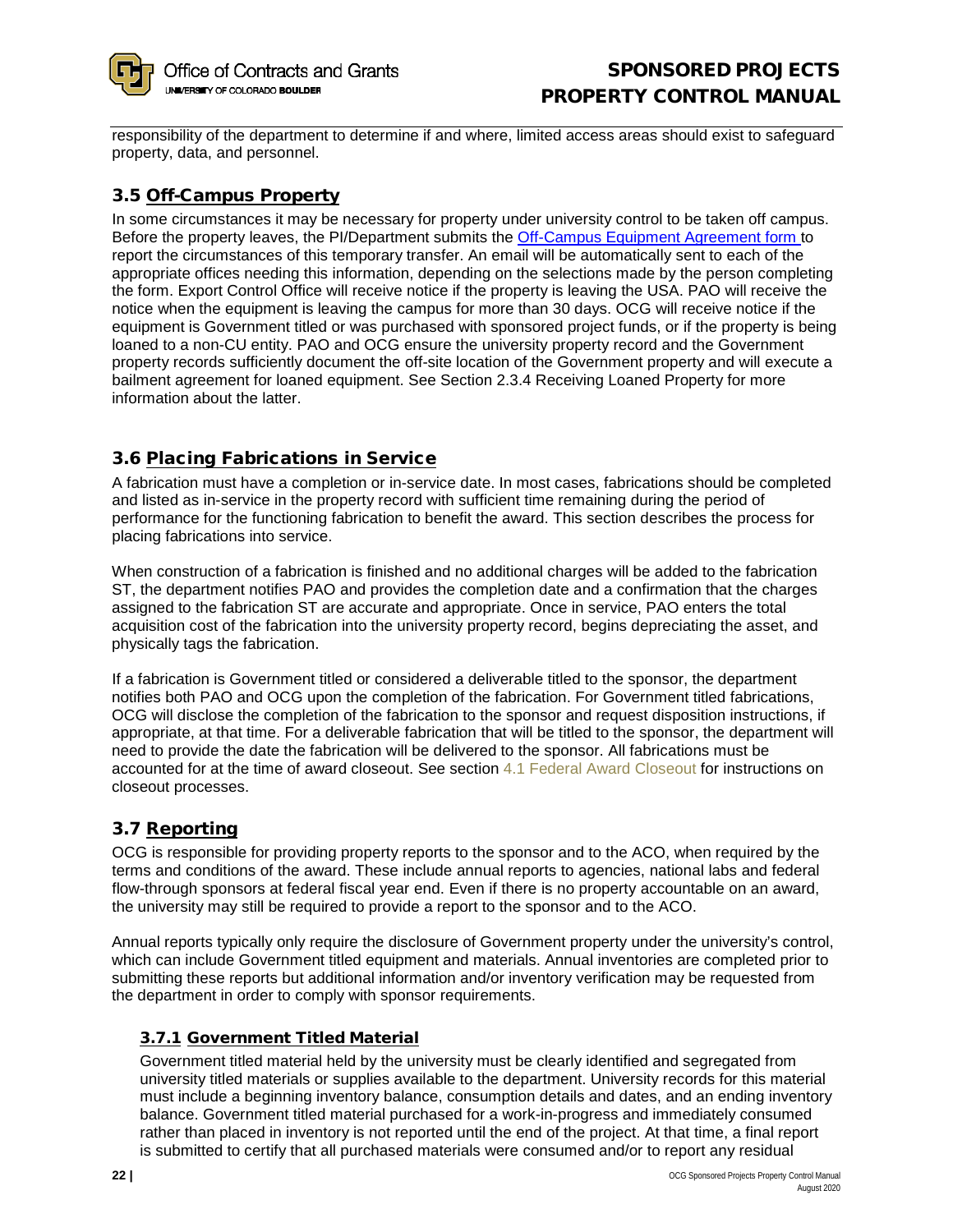

supplies and their value.

# <span id="page-22-0"></span>3.7.2 Supplies

The majority of supplies purchased to support the research objective of an award are consumed as they are used performing the research. However, if there is a residual inventory of unused supplies exceeding \$5,000 in total aggregate value at the end of the project and the supplies are not needed for any other federal award, the university needs to disclose the excess inventory and request disposition instructions from the Government. When this occurs, the department completes and submits the Department Closeout Property Report with an attached detailed list that includes descriptions, quantities and costs of the residual unused supplies to OCG. 2 CFR 200 considers electronic devices, such as computers and electronic devices, to be supplies if their acquisition cost is less than \$5,000.

# <span id="page-22-1"></span>3.8 Department Property Management Plan

Day-to-day property management is the responsibility of the department in possession of that property. A Department Property Manager can be designated to implement departmental procedures or a property management plan that ensures compliance with campus policies. Department property management plans should outline and provide instructions to staff about how the department acquires, uses, maintains, inventories, reports, and disposes of university property. Specific tasks like the ones listed below may also be discussed in a department property management plan:

- − Internal processes for purchasing and receiving their equipment, including computers and other items costing less than \$5,000.
- − Department point of contact for property-specific issues or questions.
- − Defined responsibilities of the Department Property Manager.
- − Guidelines for use of department property on sponsored projects and within the rest of the department.
- − Department control systems that mitigate loss, damage, or theft; department procedures for investigating property loss, damage or theft.
- − Maintenance procedures for property acquired with sponsored projects funding.

# <span id="page-22-2"></span>3.9 Self-Assessment Process

As prescribed by [FAR 52.245-1\(b\),](https://www.acquisition.gov/far/current/html/52_245.html) the university is required to have a system of internal controls to manage, use, preserve, protect, repair, and maintain Government property in its possession. To ensure the campus is compliant with the standards and practices defined by the Government for the stewardship of this property while under the control of the university, an annual review of OCG and departmental property management is conducted to examine current practices and identify possible deficiencies.

To complete the annual self-assessment, OCG conducts a physical inventory and administers a questionnaire that targets department property management practices with departments that have Government titled equipment under contracts governed by FAR 52.245-1. OCG leadership conducts the internal review of staff responsible for property functions. All parties are tested on the following processes:

- − Acquisition
- − Receiving
- − Records
- − Maintenance
- − Subcontractor Control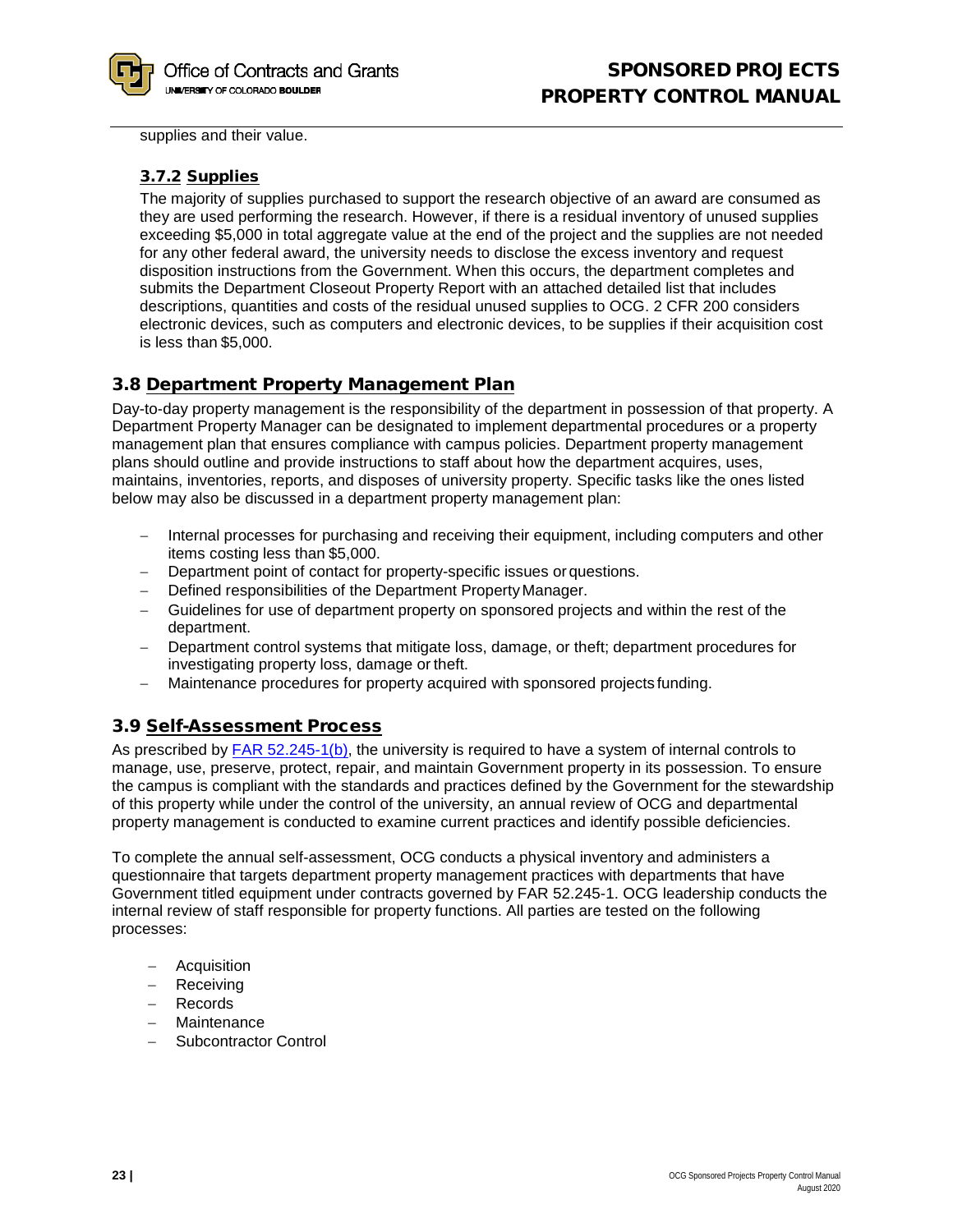

- − Utilization
- − Storage
- − Consumption
- − Inventory
- − Disposition and Closeout
- − Property Loss

The self-assessment is usually conducted during the annual inventory performed by OCG and all Government titled items are included in the process. If the self-assessment and the annual inventory cannot be conducted at the same time, OCG selects a sample of total Government property for testing. Walkthroughs with department personnel examine locations where the property is being used to ensure safeguards are in place. The department's property management plan, property records, maintenance records, and general department procedures are reviewed. Interviews with the department property manager and any other administrative staff who have responsibility of asset management tasks are conducted. If any deficiencies are uncovered, OCG works with the department to rectify the areas for improvement. It is the responsibility of OCG leadership to ensure all deficiencies are addressed, including those identified within OCG.

Results of the annual self-assessment are reported to the university's cognizant Administrative Contracting Officer and is part of the annual PMSA performed by the Office of Naval Research.

# <span id="page-23-0"></span>4. Award Closeout and Property Disposal

The requirements for closeout are determined by the terms and conditions of an award and the ownership of title for property acquired with award funds. Property disposal can occur during an award period of performance or after award closeout. This section describes the requirements for both property closeout and disposal of sponsored awards.

# <span id="page-23-1"></span>4.1 Federal Award Closeout

According to Uniform Guidance (2 CFR 200), the university is expected to submit final financial, programmatic, and property reports no later than 90 days after the end of the period of performance for federal awards although some sponsors stipulate different closeout deadlines. Sponsors determine the reporting requirements based on where title to property acquired with award funds vests. On federal awards, title may vest with the university or with the Government. The property closeout process for federal awards is described below:

#### **University Titled Property:**

A federal sponsor may vest title to the university under the award terms as unconditional and exempt from further obligation or as conditional. When title is vested unconditionally to the university, the federal sponsor may still require a final property report, which will be completed by OCG.

When the university has conditional title, OCG completes and submits a final listing of all reportable property acquired with award funds. To complete the final property report, OCG reviews the Department Closeout Property Report (DCPR) , property management systems, and the award record. After the university submits a final property report, the federal sponsor has up to 120 days to request a return of the conditionally titled property. During this period the university generally requests title to the property. If the university no longer needs conditionally titled property for other federal awards, the university may be required to reimburse the federal sponsor, depending on the current value of the property. If the sponsor does not respond within the 120 day time limit, title to the property transfers fully to the university without further obligations to the Government.

## **Government Titled Equipment:**

A federal sponsor may retain title to property acquired with award funds and at closeout the university is required to complete a final property report and request disposition instructions. To complete the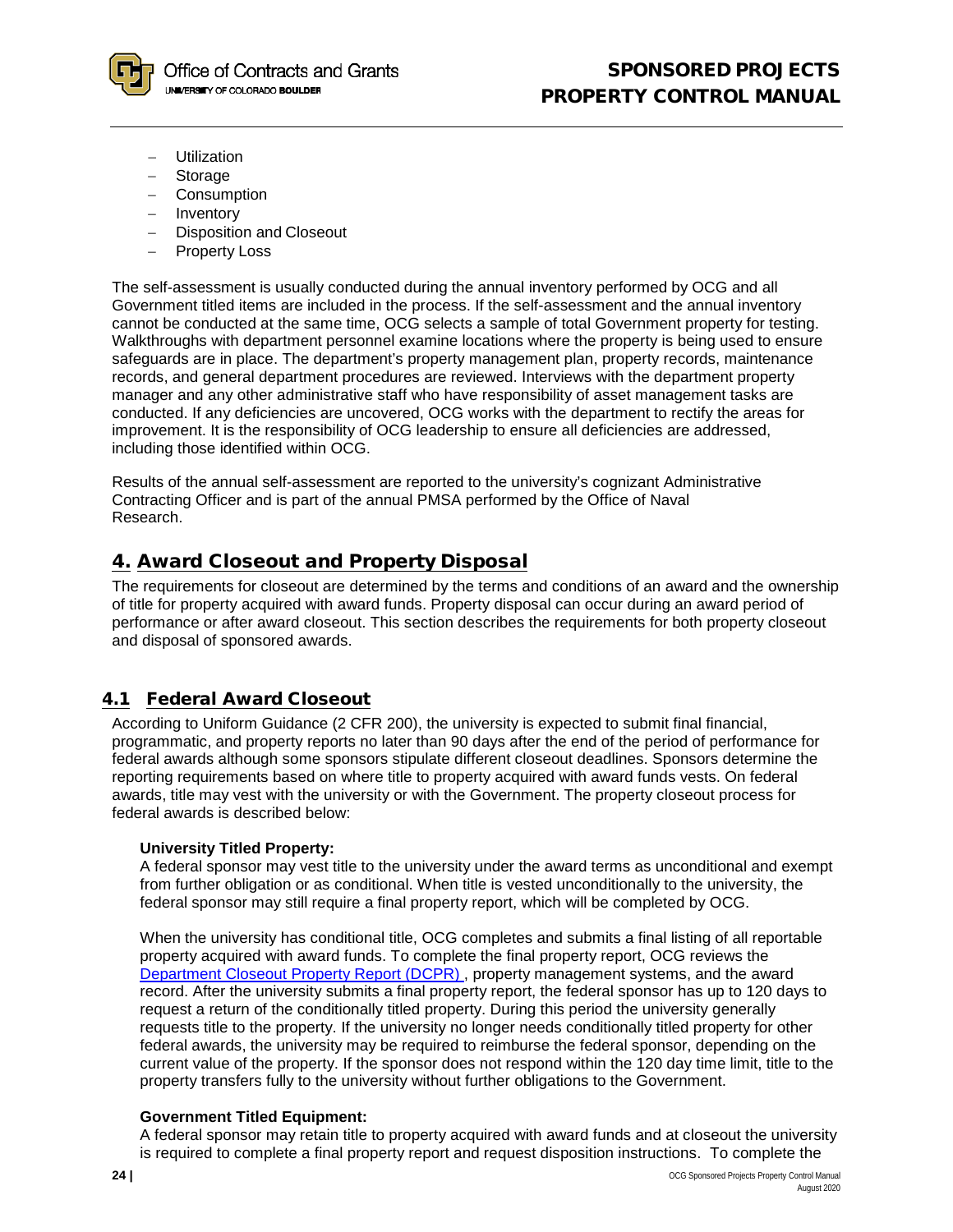# SPONSORED PROJECTS PROPERTY CONTROL MANUAL

final property report, OCG reviews the [Department Closeout](http://www.colorado.edu/ocg/sites/default/files/attached-files/ocg-408_department_closeout_property_report_0.pdf) [Property Report \(DCPR\),](http://www.colorado.edu/ocg/sites/default/files/attached-files/ocg-408_department_closeout_property_report_0.pdf) the award record, and the Government property records. OCG reconciles with the award financials and discusses with the department preferences for disposition. **Government titled property cannot be disposed or used on another sponsored award without authorization from the sponsor.**

A closeout inventory is conducted to ensure all items associated with that award are accounted for. This inventory is conducted 30 days before the project end date to ensure the final report is submitted timely.

After receiving the final property report and disposition request, the sponsor and the ACO will provide one of the following disposition instructions to the university:

- Title to property is transferred to the university.
- − Title to property remains with the Government, accountability for the property is transferred to another federal award, and the Government property remains under universitycontrol.
- − Title to property remains with the Government and the university must return the property according to the sponsor's instructions.

National laboratories are not considered federal agencies and do not have authorization to donate Government titled property to the university. When Government titled property is accountable on an award sponsored by a national laboratory, the university must either return all Government property to the national laboratory or request that the Government property be transferred to another active award.

# 4.2 Non-Federal Award Closeout

<span id="page-24-0"></span>Closeout and final property reporting requirements for non-federal awards are included in the award terms and conditions. When the university is required to complete a final property report for a non-federal award, OCG reviews the **Department Closeout Property Report (DCPR)** and the award record. If the sponsor retains title to property under the terms of the award, OCG and the department to ensure property is returned or delivered to the sponsor as appropriate and that PAO is notified when the property has been delivered.

See section [4.5.3 Return to Sponsor or Deliverables f](#page-26-1)or additional instructions on the process for returning property to a sponsor.

# 4.3 Accounting for Fabrications at Closeout

<span id="page-24-1"></span>The process for placing fabrications into service is discussed in [3.6 Placing Fabrications in Service.](#page-21-1) A fabrication must have a completion or in-service date. In most cases, fabrications should be completed and placed in-service with sufficient time remaining during the period of performance for the functioning fabrication to benefit the award. During award closeout, fabrications must be accounted for. The status of a fabrication at award closeout may be one of the following:

- 1. The fabrication is complete and in service.
	- − Costs for a fabrication may be allocated to more than one fabrication ST. When the fabrication is completed and in-service, the department should report all fabrication STs to PAO in order to accurately capture total cost of the fabrication in the university property record.
- 2. Additional work on the fabrication is needed before it can be used for its intended purpose. Work and expenditures for the fabrication will continue on a new fabricationST.
	- If work on the fabrication continues on a new ST, the same tag number and subclass is assigned to the new fabrication ST. Using the same naming conventions in the ST facilitates the reconciliation of all fabrication costs and ensures that the total cost of the fabrication is accurately entered into the university property record.
- 3. The total cost of the fabrication never reached the \$5000 threshold or the fabrication does not have a useful life of at least one year and the component costs must be moved to a different non- fixed asset account code to complete the financial closeout.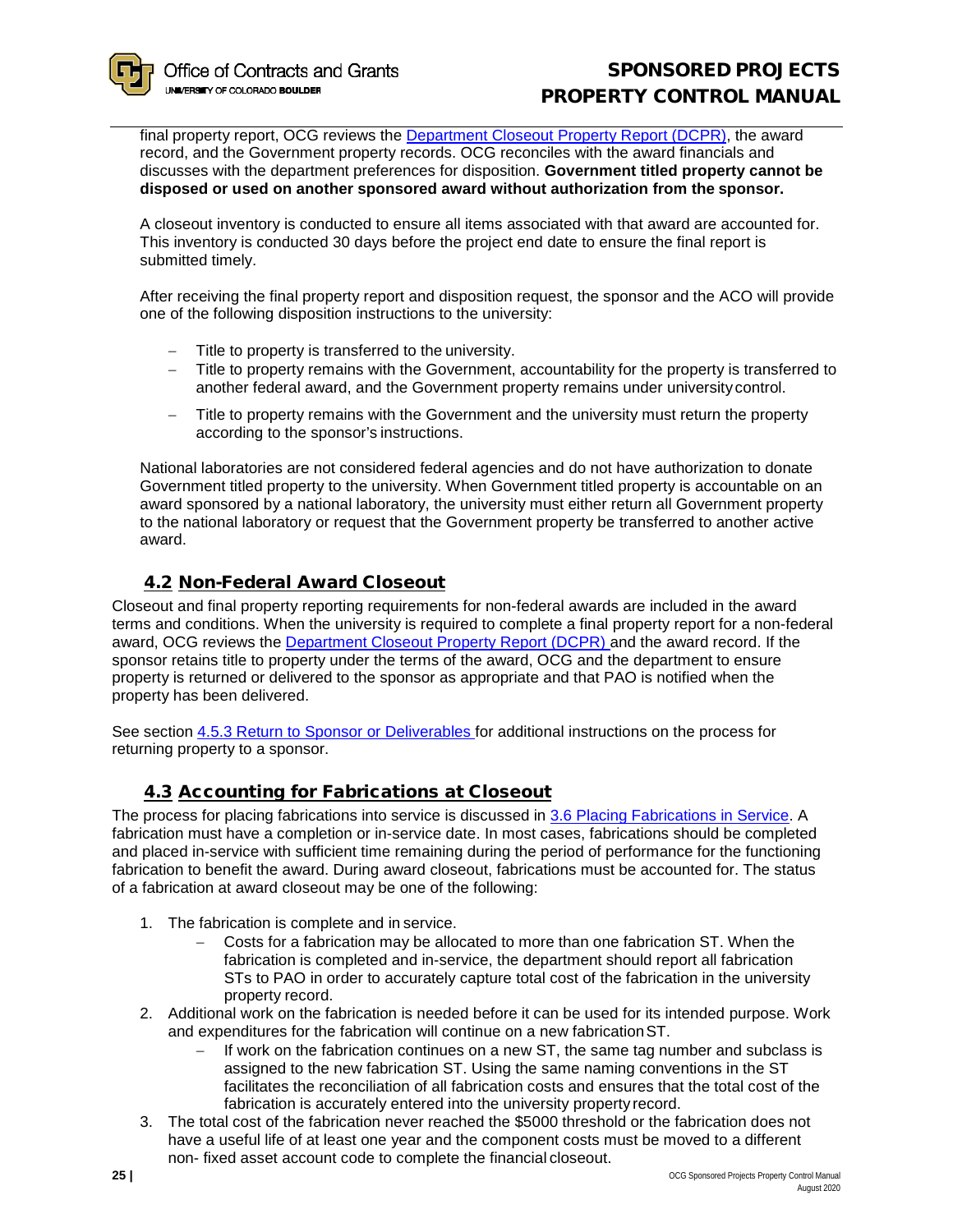# 4.4 Department Closeout Property Report

<span id="page-25-0"></span>When a final property report is required by the sponsor and fixed assets have been charged to the award, the department completes the [Department Closeout Property Report \(DCPR\).](http://www.colorado.edu/ocg/sites/default/files/attached-files/ocg-408_department_closeout_property_report_0.pdf) This provides internal documentation of standalone permanent equipment, fabrication(s), and/or deliverable(s) purchased with award funds. To complete the DCPR departments:

- − Review the award fixed asset financial details.
- − Identify the tag numbers associated with each fixed asset purchase.
- − Address any reportable residual inventory of supplies acquired with award funds.
- − Confirm that fixed asset and supply purchases on the award meet the cost principles.
- − Provide detailed information about the continued use of standalone permanent equipment, status of fabrications and/or delivery of sponsor-titled property (i.e.deliverables).

The DCPR will be due 30 days in advance of the sponsor's deadline for the university to submit a final property report. Departments are notified by OCG when a DCPR is required for an ending award.

# <span id="page-25-1"></span>4.5 Property Disposal/Relief of Stewardship

Departments having excess property must follow campus procedures to sell or dispose of property items. When fixed assets (standalone permanent equipment or capital fabrications) or tagged property acquired with sponsored award funds is ready for disposal, the department obtains approvals from OCG, PAO, and Property Services. Departments should request approvals as soon as possible when property disposal is needed. Disposals may occur at any time (both during an award period of performance and after). The different methods of property disposal are described below and all dispositions require coordination and approval of OCG, PAO, and Property Services.

# <span id="page-25-2"></span>Figure 5: Disposal Options

## <span id="page-25-3"></span>4.5.1 Excess Property

**CU Property:** Property that is no longer operable or needed is considered excess and the

|      | <b>Excess</b>                                                                                                                                                                       |                                                |
|------|-------------------------------------------------------------------------------------------------------------------------------------------------------------------------------------|------------------------------------------------|
|      | • Item is inoperable, obsolete and/or no longer needed.<br><b>. Disposition</b> coordinated with OCG, PAO and Property Services                                                     |                                                |
|      | <b>Return to Manufacturer</b>                                                                                                                                                       |                                                |
|      | • Item is returned to vendor for full credit.<br>. Item is traded in for credit or newer parts.<br>. Disposition coordinated with OCG, PSC, PAO, and Property Services.             |                                                |
|      | <b>Return to Sponsor or Deliverables</b>                                                                                                                                            |                                                |
|      | • Under the award terms, the item is a deliverable<br>• Under the award terms, the item is furnished or loaned<br>. Disposition is coordinated with OCG, PAO, and Property Services |                                                |
|      | <b>Transfer to Outside Institution</b>                                                                                                                                              |                                                |
|      | . Disposition coordinated with OCG, PAO and Property Services.                                                                                                                      |                                                |
|      | <b>Transfer to Another Department</b>                                                                                                                                               |                                                |
|      | <b>• Disposition</b> coordinated with OCG, PAO, and Property Services.                                                                                                              |                                                |
|      | <b>Cannibalization</b>                                                                                                                                                              |                                                |
|      | . Item is disassembled for parts to use on other equipment.<br>. Disposition coordinated with OCG and PAO.                                                                          |                                                |
| ا 26 |                                                                                                                                                                                     | OCG Sponsored Projects Property Control Manual |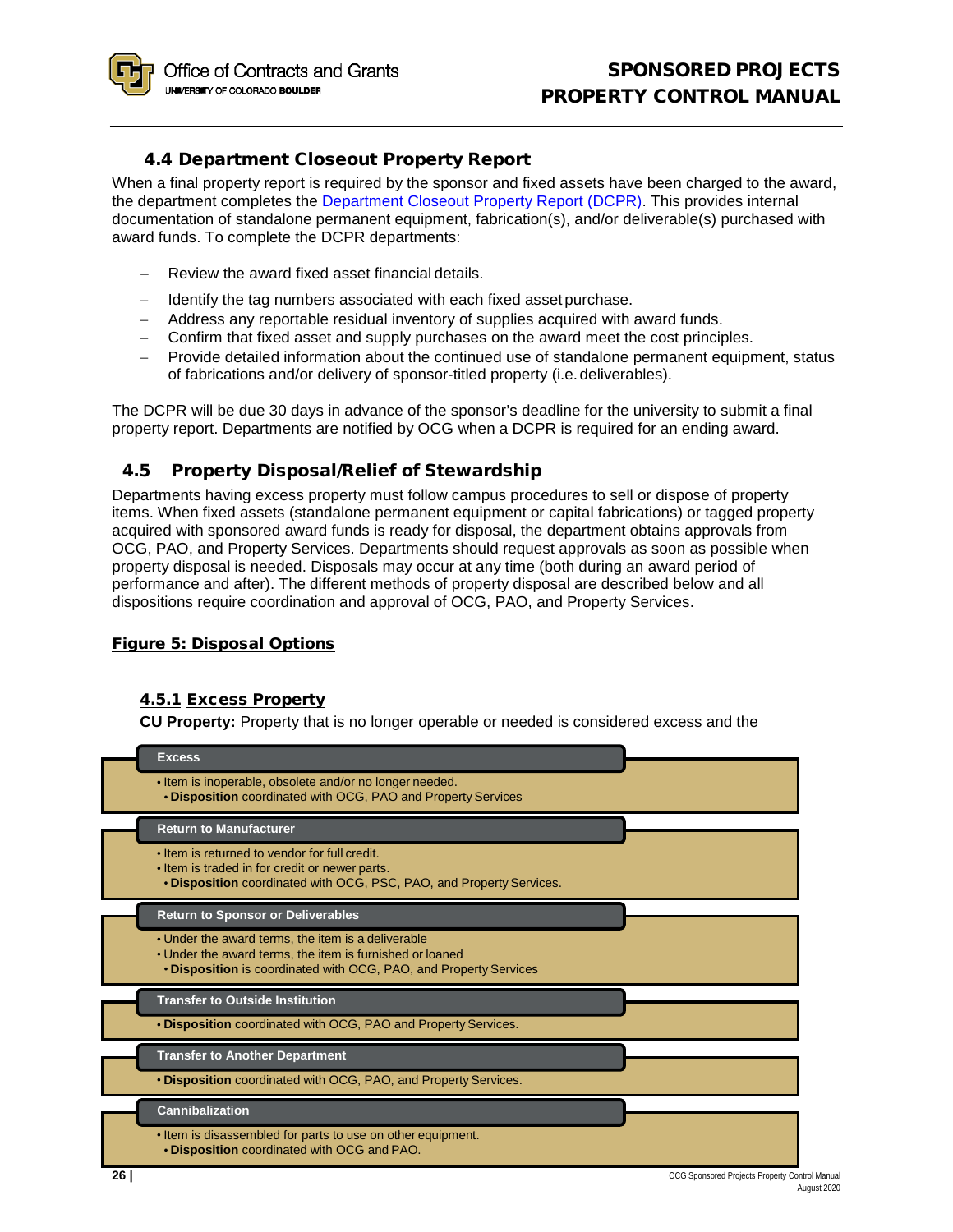

# SPONSORED PROJECTS PROPERTY CONTROL MANUAL

department is encouraged to initiate disposal. The department completes the Property Disposal [Request Form a](http://www.colorado.edu/ocg/sites/default/files/attached-files/ocg-411_property_disposal_request.pdf)nd routes it through DocuSign for the necessary approvals. OCG reviews the award terms and conditions to determine any further obligations to the sponsor for the property. If the disposal is allowable under the award terms, OCG signs the disposal request form which is then routed to Property Services and PAO to finalize the physical disposal of the excess property. According to the campus record retention policy, records for this property must be retained for three years after disposal.

**Government Property:** If the property is titled to the Government and has been identified as excess, the department notifies OCG before disposing of it or trading it in. **Government titled property cannot be disposed without authorization from the sponsor, the ACO.** OCG requests disposition instructions from the sponsor and the ACO, indicating that the property is considered "excess" and no longer needed by the university. The sponsor will provide one of the following disposition instructions:

- 1. Title to the excess property may be transferred to theuniversity.
- 2. Transfer accountability of the property to another contract held by theuniversity.
- 3. Title to the excess property may be retained by the Government and the universitymust return the property according to the sponsor's instructions.

After the disposition instructions are received from the ACO and or the sponsor, OCG, the department and PAO coordinate to update the university property records and comply with the instructions.

# <span id="page-26-0"></span>4.5.2 Return to Manufacturer

**CU Property:** The department may determine that property should be returned to the manufacturer for upgrade or trade in for a newer piece of equipment. The department obtains approval from Property Services before returning the asset to the manufacturer or if there is a trade-in because the PSC requires input on such transactions. The department should also contact PAO to update the asset management records and OCG if the property was acquired on a sponsoredaward.

**Government Property: Approval from the sponsor must be received before Government property can be returned to the manufacturer** When Government titled property needs to be returned to the manufacturer for a repair, upgrade or trade-in, the department must notify OCG prior to returning the property to the manufacturer. OCG requests approval from the sponsor to return the property to the manufacturer. Once approval is obtained, OCG coordinates with the department and PAO to update the university property record.

## <span id="page-26-1"></span>4.5.3 Return to Sponsor or Deliverables

When property acquired with award funds is titled to the sponsor or is considered a deliverable under the terms of the award, the department is responsible for delivering the property according to the sponsor's instructions. The department contacts OCG before shipping any deliverables to ensure compliance with the award terms and conditions. After the property is returned, OCG and PAO will coordinate to ensure the university property record accurately reflects the status of the property.

If Government property is to be returned to the sponsor, the department works with the OCG to complete the return of Government property according to the sponsor's instructions. According to the campus record retention policy, records for this property must be retained for three years after return. See [4.1 Federal Award Closeout](#page-23-1) for information on closing a project with Government property.

## <span id="page-26-2"></span>4.5.4 Property Transfers

University titled property may be transferred between departments on campus or to another non-profit institution. To initiate a transfer for property acquired with award funds, the department first contacts OCG to confirm that all of the sponsor's obligations for the property have been fulfilled. The process for transferring property to another department or to another non-profit institution is as follows:

## **Transfers to another CU department:**

1. The departments involved in the transfer complete the [Property Disposal Request form a](mailto:Property)nd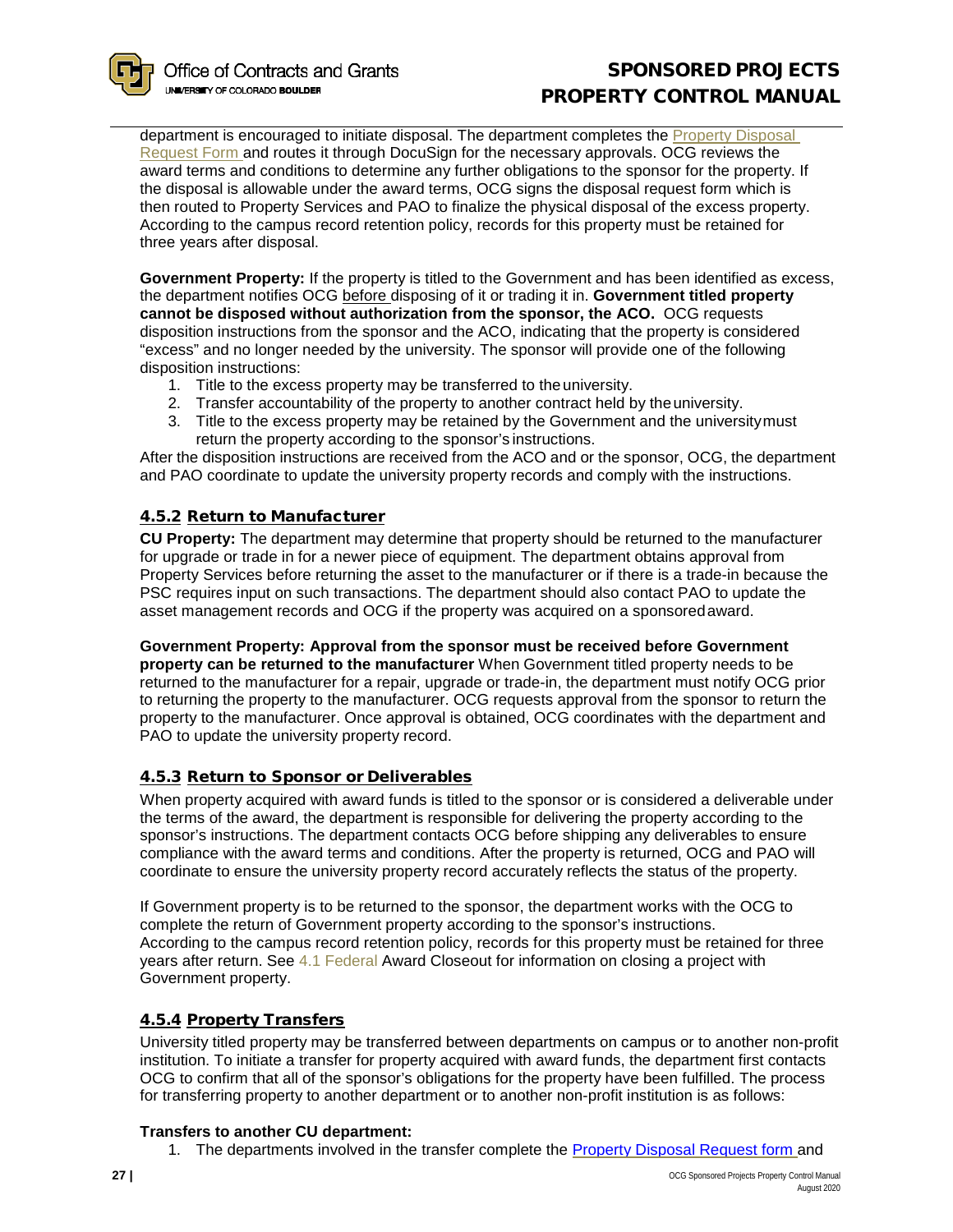submit it to [ocgproperty@colorado.edu,](mailto:ocgproperty@colorado.edu) including signatures from both the transferring and receiving departments.

- 2. OCG determines whether all obligations to the sponsor have been met.
- 3. OCG countersigns the request form and returns the fully executed copy to the departments.
- 4. Both the transferring and receiving departments must sign the Interdepartmental Transfer Form and return to PAO. Both departments are responsible for notifying PAO that the property has transferred.

#### **Permanent transfers to another non-profit institution:**

- 1. The PI who is transferring to a new institution needs to create a detailed inventory of property to be transferred which includes item descriptions, serial numbers, CU tag numbers, acquisition costs and dates, and condition descriptions.
- 2. The PI's department Chair or Institute Director must review and approve, via signature, the detailed list of items to be transferred and when approved the PI submits the list to [ocgproperty@colorado.edu .](mailto:ocgproperty@colorado.edu)
- 3. OCG reviews the list of property items that will be transferred, university property records, and award records to determine whether any existing obligations to the sponsor remain for the property.
	- If the receiving institution is reimbursing the university for items that are being transferred, the PI's department is responsible for invoicing the receiving institution and ensuring payment is received.
	- − It is the responsibility of the receiving institution to pay for any shipping or moving costs associated with the property transfer.
- 4. Approvals from OCG and Research and Innovation Office, if applicable, are provided to the department, PAO and Property Services.
- 5. The department works with Property Services and PAO for final approvals and changes to the university property record.
- 6. PAO contacts the office at the receiving institution responsible for receiving the property to report what is being sent to them by CU and confirms the institution is willing to accept it.
- 7. Detailed procedures for property transferred to a new institution when a CU PI is transferring to that institution is available in a [procedural statement](https://www.colorado.edu/ocg/2018/05/11/procedural-guidance-pis-departing-cu-boulder) that became effective in May 2018.

According to campus policy, computers and other electronic devices containing hardware with stored data must be erased by Property Services or a department IT representative before leaving campus. Government titled devices do not have the same requirement if they are being returned to a National Lab or a federal agency.

## <span id="page-27-0"></span>4.5.5 Cannibalization

**CU Property:** The department may choose to disassemble existing property in order to use component parts for other purposes. For property acquired with federal funds, the department must complete the [Property Disposal Request form a](mailto:Property%20Disposal%20Request%20form)nd submit it to [ocgproperty@colorado.edu.](mailto:ocgproperty@colorado.edu) If cannibalization is allowable under the award terms and there are no further obligations to the sponsor, OCG countersigns the disposal request form and returns it to the department. The department is responsible for ensuring that approval from Property Services is received and for contacting PAO to update the university property record.

**Government Property:** When a department would like to cannibalize Government titled property the department must notify OCG *prior* to cannibalizing the Government property. **Approval from the sponsor must be received before Government property can be cannibalized.** OCG submits that request and when approved coordinates with the department and PAO to update the university property record.

# <span id="page-27-1"></span>5. Appendix

Information, tools, forms and this property manual can be found on the OCG webpage here: [http://www.colorado.edu/ocg/manage-awards/property-and-equipment.](http://www.colorado.edu/ocg/manage-awards/property-and-equipment) Below is a brief summary of the reference materials that are available.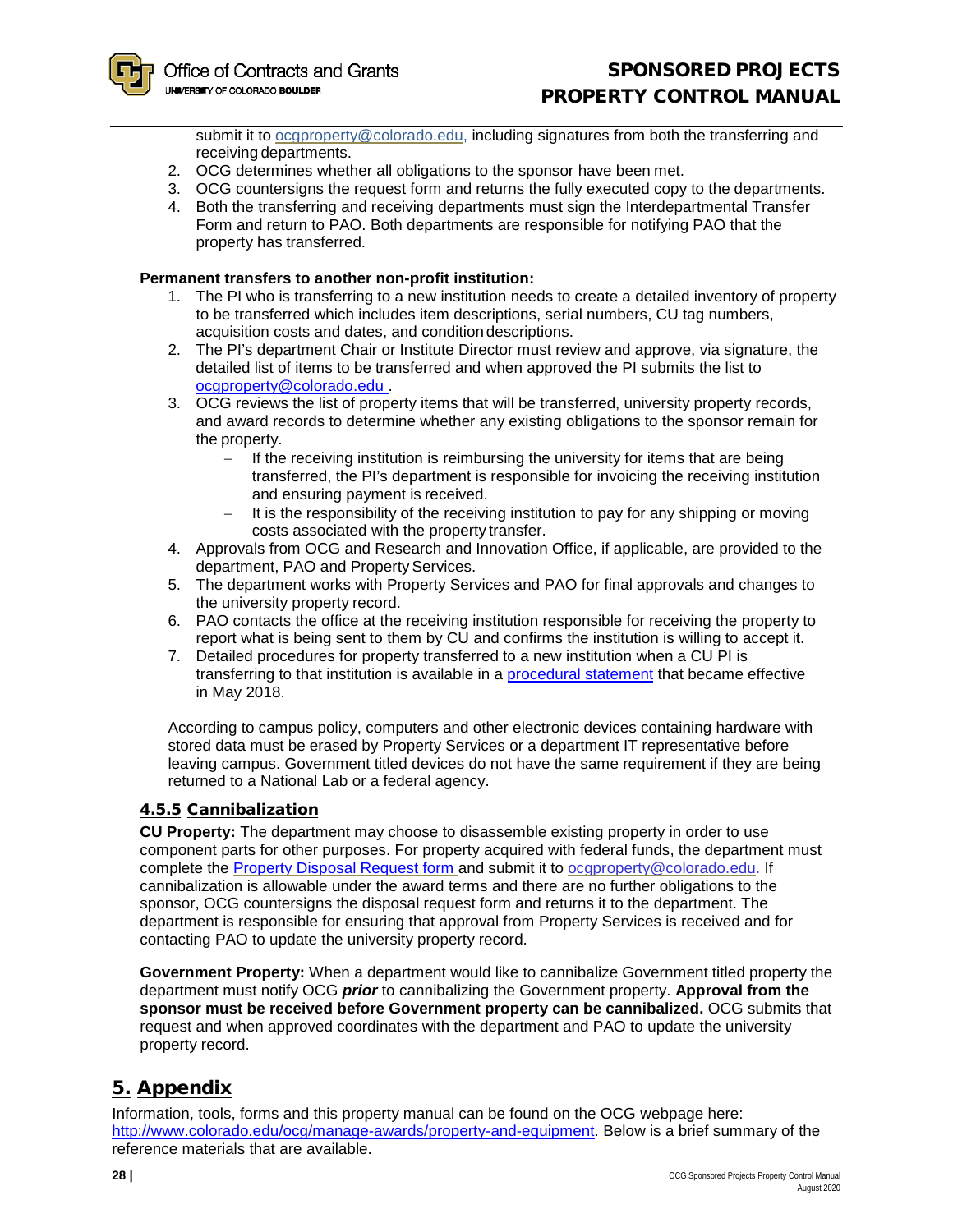

#### <span id="page-28-0"></span>OCG Web Site:

# A) Forms and Documents

- Sponsored Projects Equipment Disposal Request
- Non-Capital Property Indirect Cost Waiver Request
- Department Closeout Property Report Form
- Off-Site Subagreement Property Questionnaire

## <span id="page-28-1"></span>B) Reference Materials

**[OCG Property Desk](http://www.colorado.edu/ocg/node/250/attachment) Reference** 

This desk reference outlines OCG's general review process for sponsored projects fabrication requests, budget deviation approvals, or Marketplace requisition approvals. The cost principles as codified in 2 CFR 200.403-405 are the baseline for reviewing any property transaction.

• [Requirements for Government Property: One-page Guideline forPIs](http://www.colorado.edu/ocg/node/578/attachment)

Under specific terms and conditions of some awards, property either purchased or provided by the sponsor is owned by the Government. This property can include both permanent equipment and non-capital property, like computers or other electronic devices. The mandated requirements for administering this property are described in this one-page PI guideline.

- [Useful Property](http://www.colorado.edu/ocg/node/576/attachment) Definitions Contains the CU Boulder definitions for Property, Capital Equipment (Permanent Equipment/Fixed Assets), Supplies, and Sensitive Property.
- [Property Account Code Quick](http://www.colorado.edu/ocg/node/574/attachment) List

Contains a list of recommended account codes for capital equipment, non-capital property and supply purchases on sponsored awards.

- − Items charged to Fixed Asset/Capital Equipment account codes must be tagged, accounted for in PSAM and reported on at award closeout for sponsored projectfunds.
- − Purchases charged to Non-Capital Property account codes should be tracked by the department and have "Property of University of Colorado" tags affixed to them. Noncapital property will not be accounted for in PSAM, but it must be properly managed according to the procedures and policies for University property.

## <span id="page-28-2"></span>**Property Central:**

The [Property Central website is](http://www.colorado.edu/property/) maintained by the Property Accounting Office. The following resources are available from this page.

• [Capital Equipment](https://www.colorado.edu/property/node/32/attachment) SOPs

In compliance with applicable State, Federal, and University policies and regulations, this manual sets forth the PeopleSoft Asset Management (PSAM) guidelines and procedures for effective property control, management, and reporting. It applies primarily to capital equipment and noncapital controlled property owned by the University and/or the Government. The objective of this manual is to provide for optimum equipment utilization, maintenance, control, protection, and reporting at the University of Colorado Boulder. Compliance with the guidelines and procedures in this manual will enable the University to ensure that equipment is properly safeguarded and accounted for when acquired, inventoried, and disposed of.

- [Fabrication Request](https://www.colorado.edu/ocg/fabrication-tag-request) Form
- [Fabrication SpeedType ChartField Request](https://www.cu.edu/doc/form-cfrstprogsubclass040714updatedsyscontactrev022316.xlsx?download=true) Form

## <span id="page-28-3"></span>Audit Reports and Findings

The CU Boulder campus property control procedures for sponsored projects property are evaluated annually by the Office of Naval Research for compliance with federal regulations. The most recent